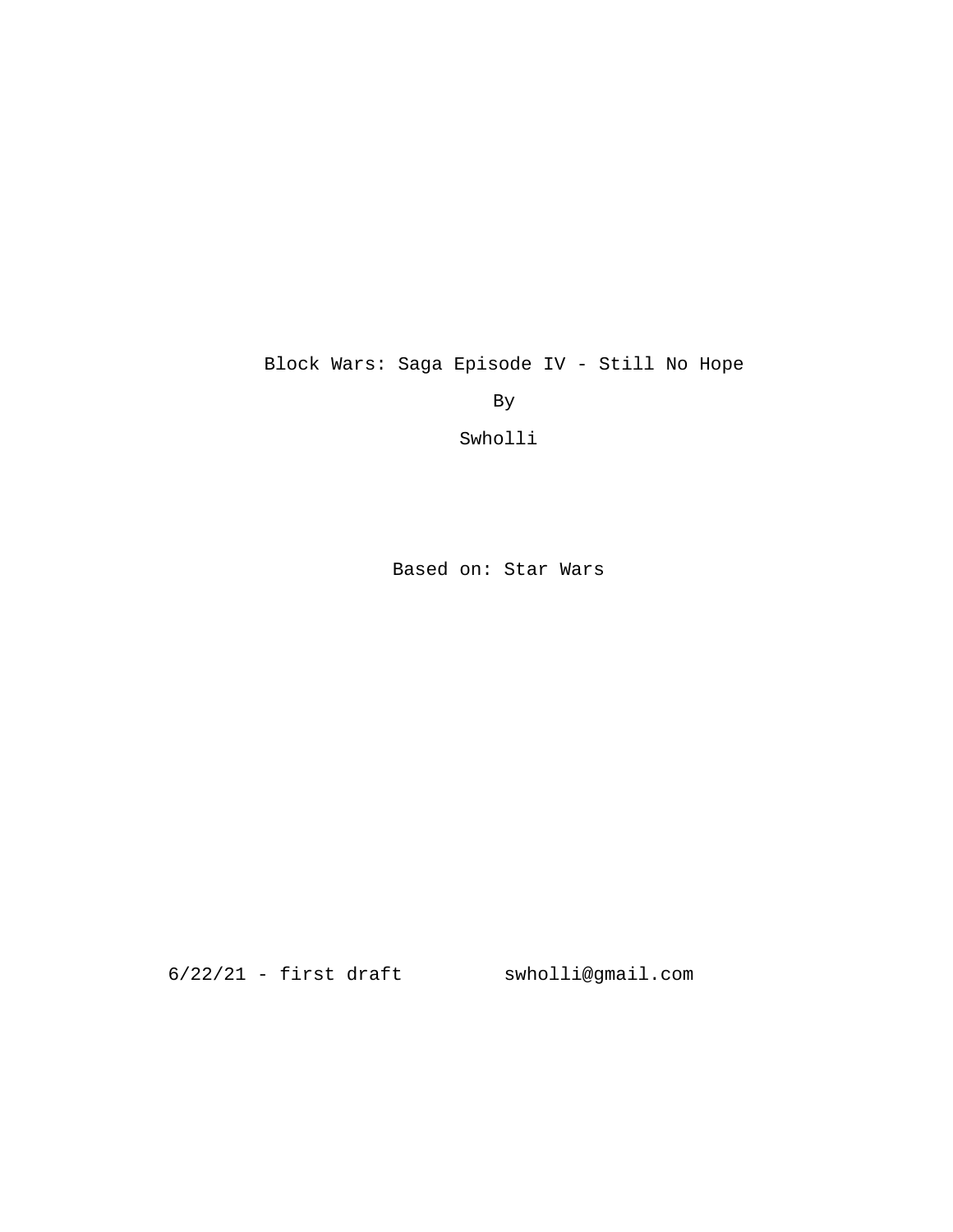*A loooong time ago...*

BLOCK WARS: SAGA

EPISODE IV

STILL NO HOPE

EXT. SPACE

A small cruiser blasts through space over the yellow planet of Tatooine.

Behind it the lumbering star destroyer of the galactic Blockpire.

A volley of laser fire as the small ship gives chase.

INT. REBEL BLOCKADE RUNNER

An explosion rocks the ship as a laser bolt makes contact.

C3P0 and R2D2 make their way down the hall. R2's beeps are, as always, subtitled.

> C3P0 Ok, we've done this before.

R2D2 Several times, in fact.

EXT. SPACE

The star destroyer looms over the tiny ship having caught up with it. A tractor beam pulls the ship inward.

INT. REBEL BLOCKADE RUNNER

Rebel troops run through the halls, preparing to be boarded.

They arrive at a sealed door. The ship overhead clanks as they are docked.

The rebels wait in silence for what's to come.

A BLAST.

The door flies outward, crushing the rebels in its path.

Enter, Darth Vader

(CONTINUED)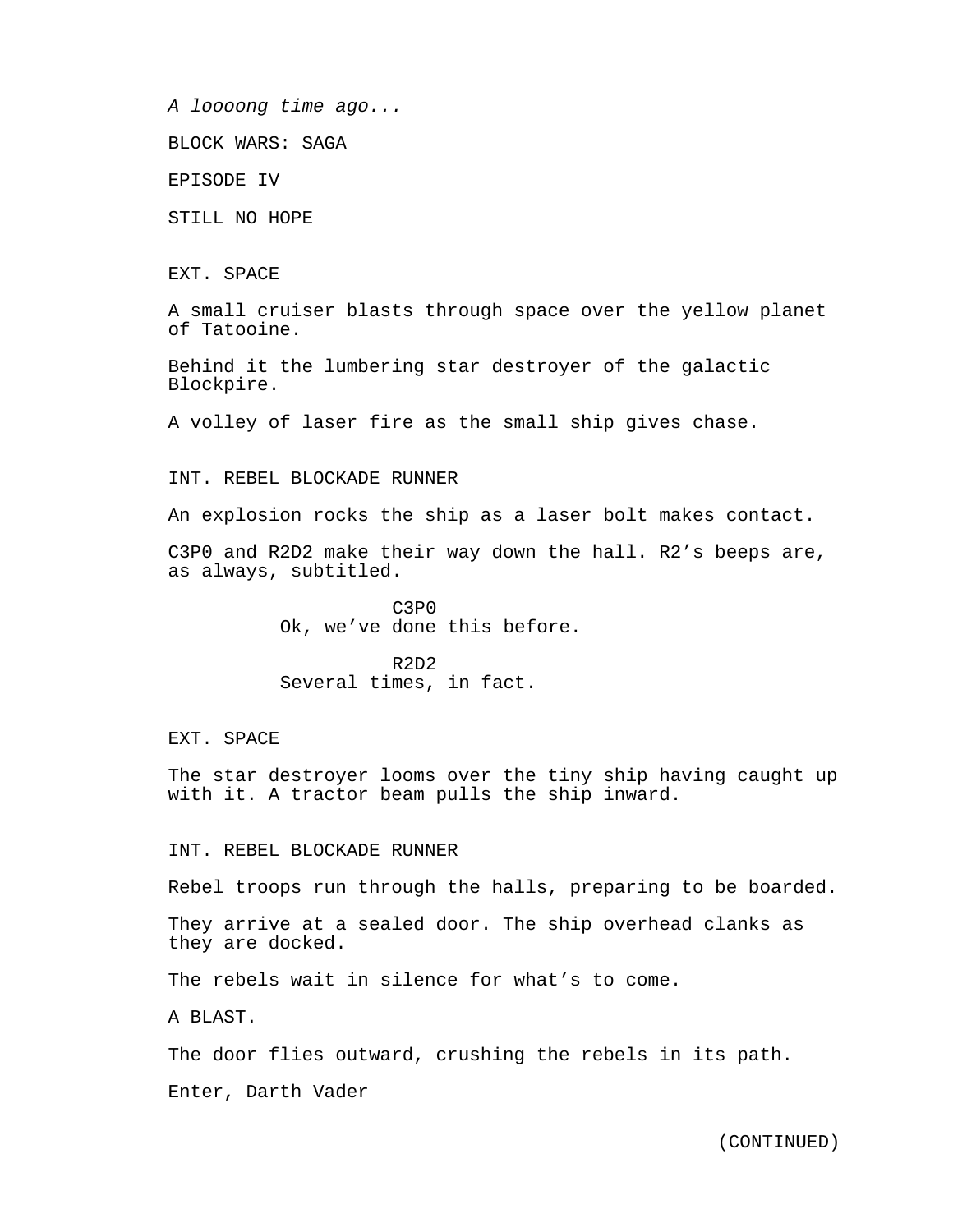VADER Look, we'll be here all day if I just ring the doorbell, and do you really want Jim back there holding a blow torch? I force push the door in, its as easy as that.

INT. REBEL BLOCKADE RUNNER - DEEPER IN

Princess Leia beckons for R2 to approach. She bends over and places a disk inside him.

> R2D2 That tickles every time.

C3P0 comes in through the back, seeing his friend.

C3P0 R2, we're really booking it this time, we need to be on that escape pod yesterday.

R2D2 Let's boogie.

EXT. SPACE

The two enter an escape pod. It blasts into space away from the ship and carries the two droids downward to the desert planet.

INT. ESCAPE POD

C3P0 Do you know how to fly and escape pod?

R2D2 Not even remotely.

C3P0 This could be bad.

An alarm starts to beep ominously. Red light begins to flash.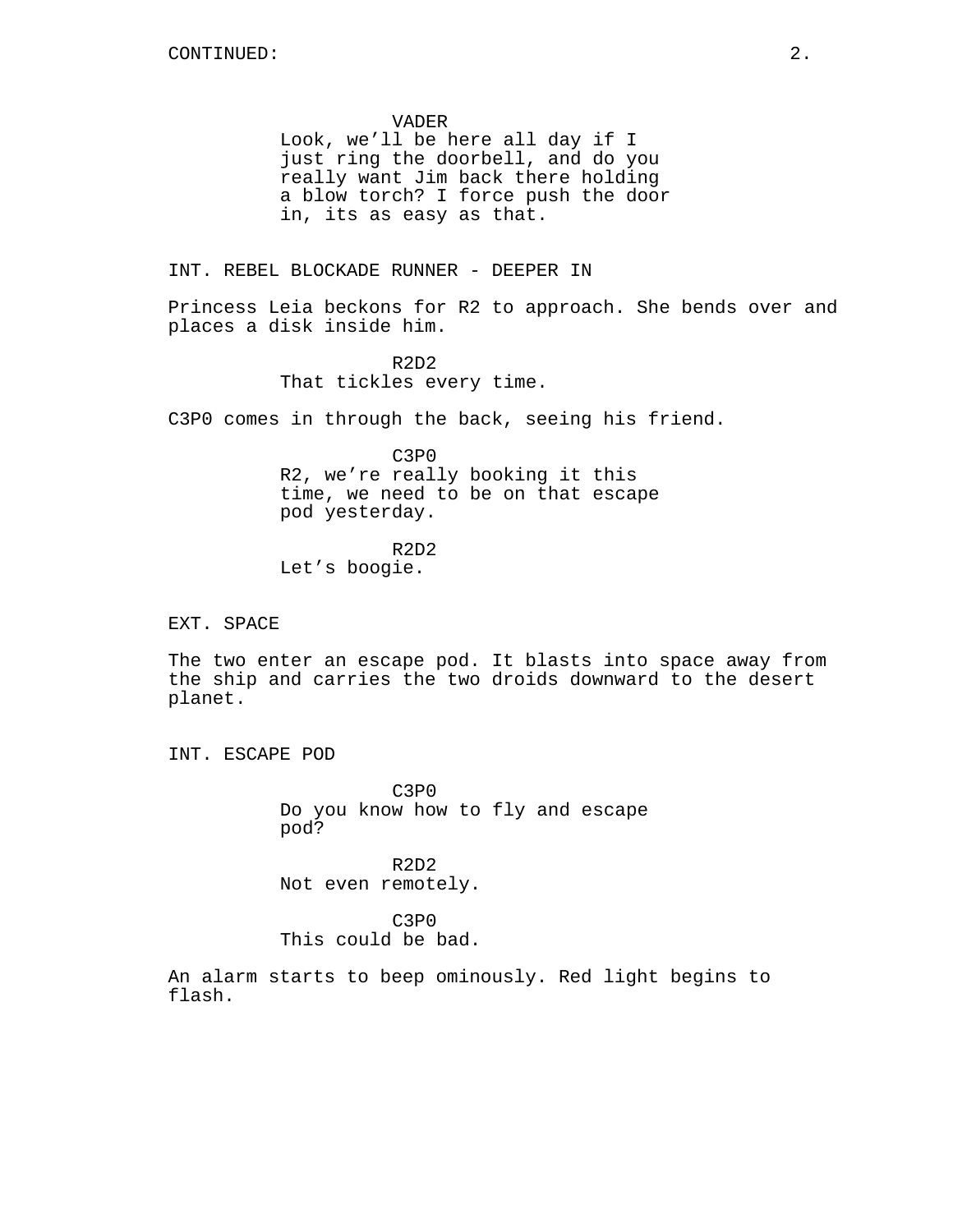## INT. REBEL BLOCKADE RUNNER

Vader and his men have captured Princess Leia.

VADER

Report!

TROOPER 1 The death egg plans are not on the main computer.

VADER (arcastically) Darn, if only that were the only place to hide super weapon plans.

The trooper looks confused.

VADER Keep looking!

He and his squad rush off, embarrassed.

LEIA Lord Vader, I should have known, only you could be so bold.

## VADER

Me? Bold? I'm not the one running halfway across the galaxy with stolen death egg plans while I'm *right behind you*. Or did we all just forget about Rouge One?

LEIA I don't know what you're talking about, we're on a diplomatic mission.

VADER

You're apart of the rebel alliance and a traitor!

He pauses.

VADER Get outta heeere!

The remaining stormtroopers take her away. An officer approaches.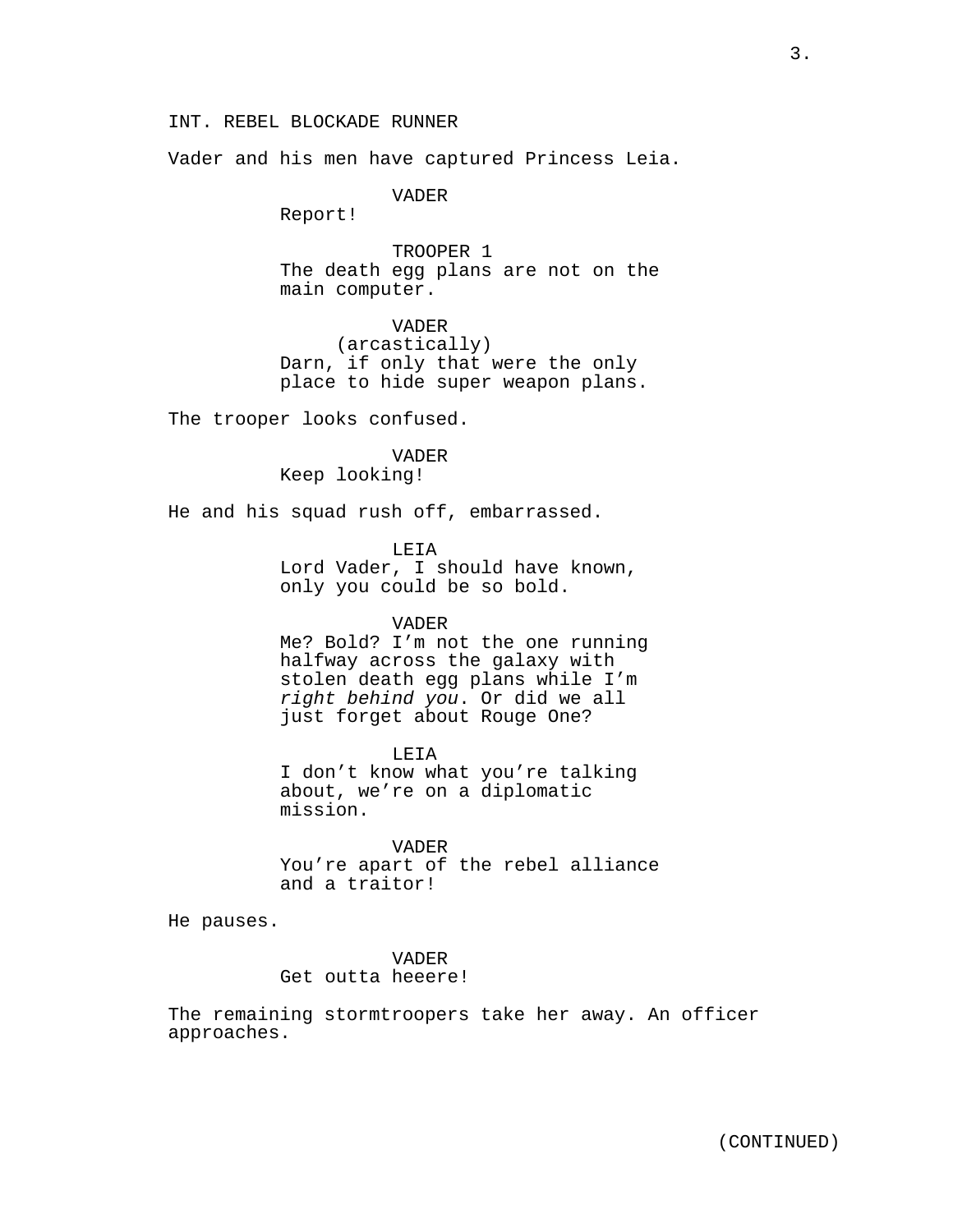COMMANDER Lord Vader, we've found that an escape pod was jettisoned during our attack but no life forms were aboard.

VADER

(sarcastically) Man, it's almost like you could put stuff on escape pods other than people... I dunno... super weapon plans, perhaps?

The officer pauses, embarrassed.

COMMANDER We'll go check the planet, sir.

VADER Yeah, go do that.

EXT. TATOOINE

The twin suns swelter over the two droids as they make their way across the desert.

> C3P0 Oh my god, it's so hot! Why was I programmed to feel heat?

R2 veers off as C3P0 is talking to himself.

C3P0 It's all father's fault. Built me all wrong, custom parts, probably installed Linux, the bastard...

He notices R2 is gone.

C3P0 R2? R2? Where'd you go?

The jawa sand crawler moves slowly in the distance.

C3P0 Maybe I can find help at the giant rhombus.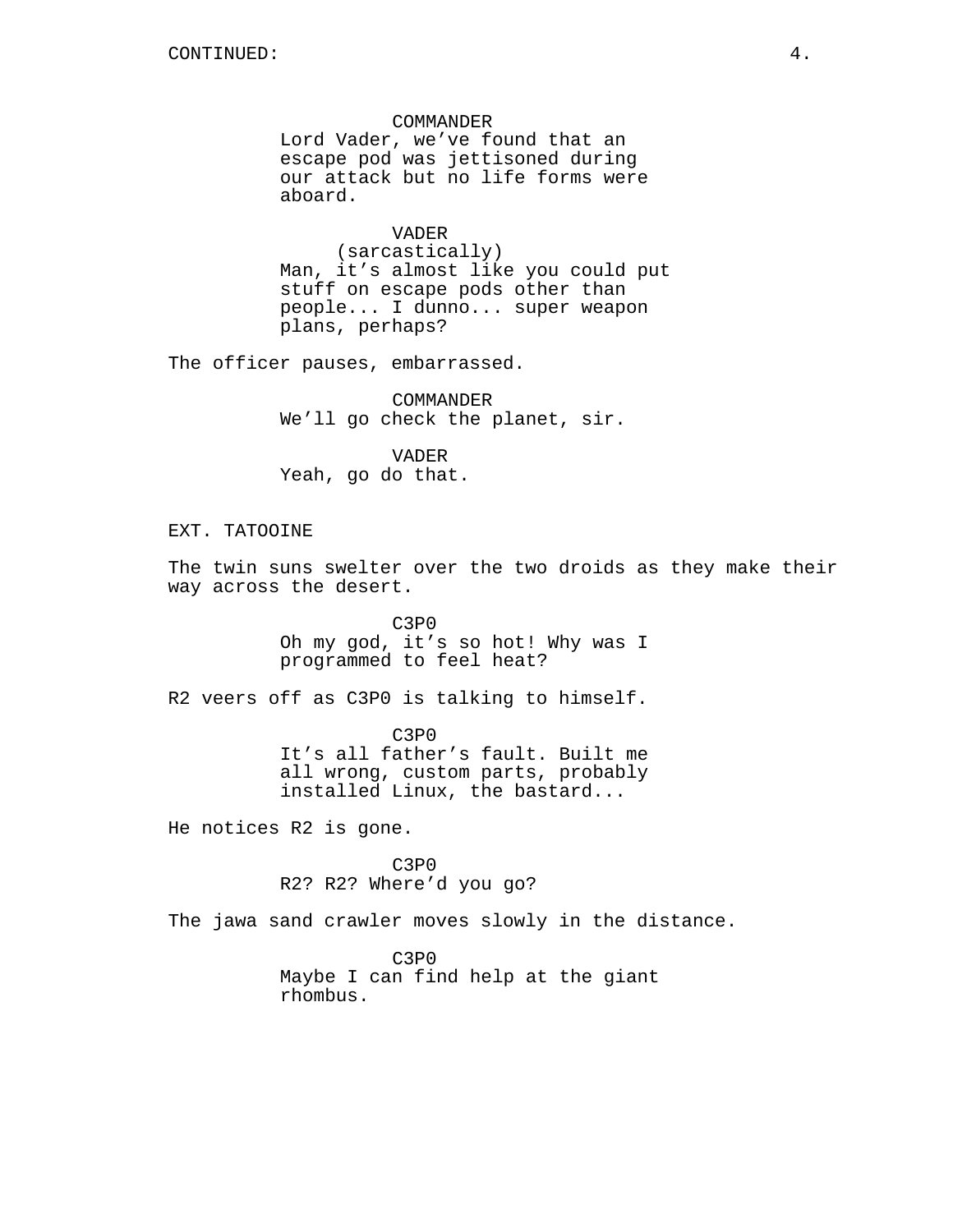R2 has taken what he thought to be a shortcut but is now lost.

# R2D2

## C3P0? Hello?

He rolls slowly inward. A rustle is heard behind him.

R2D2 C3P0? Is that you?

Suddenly, jawas burst out from behind rocks and blast R2D2 with a stun gun. He falls over flat. The jawas pick him up and carry him to their sandcrawler.

#### INT. JAWA SANDCRAWLER

The sandcrawler is full of misfit droids. R2 lands in a heap of junk and looks around. Next to him is C3P0.

> C3P0 Well, at least I'm not the only droid on Tatooine who ignored the stranger-danger rule.

> > R2D2

Shut it.

EXT. TATOOINE - CRASH SITE

Stormtroopers comb the desert looking for the missing death egg plans.

One trooper yells to his officer.

TROOPER 1 Someone was in the pod, the tracks go off in this direction.

A second trooper pops his head up, holding a small ring.

TROOPER 2 Look, sir, droids.

TROOPER 3 That is literally debris from the escape pod.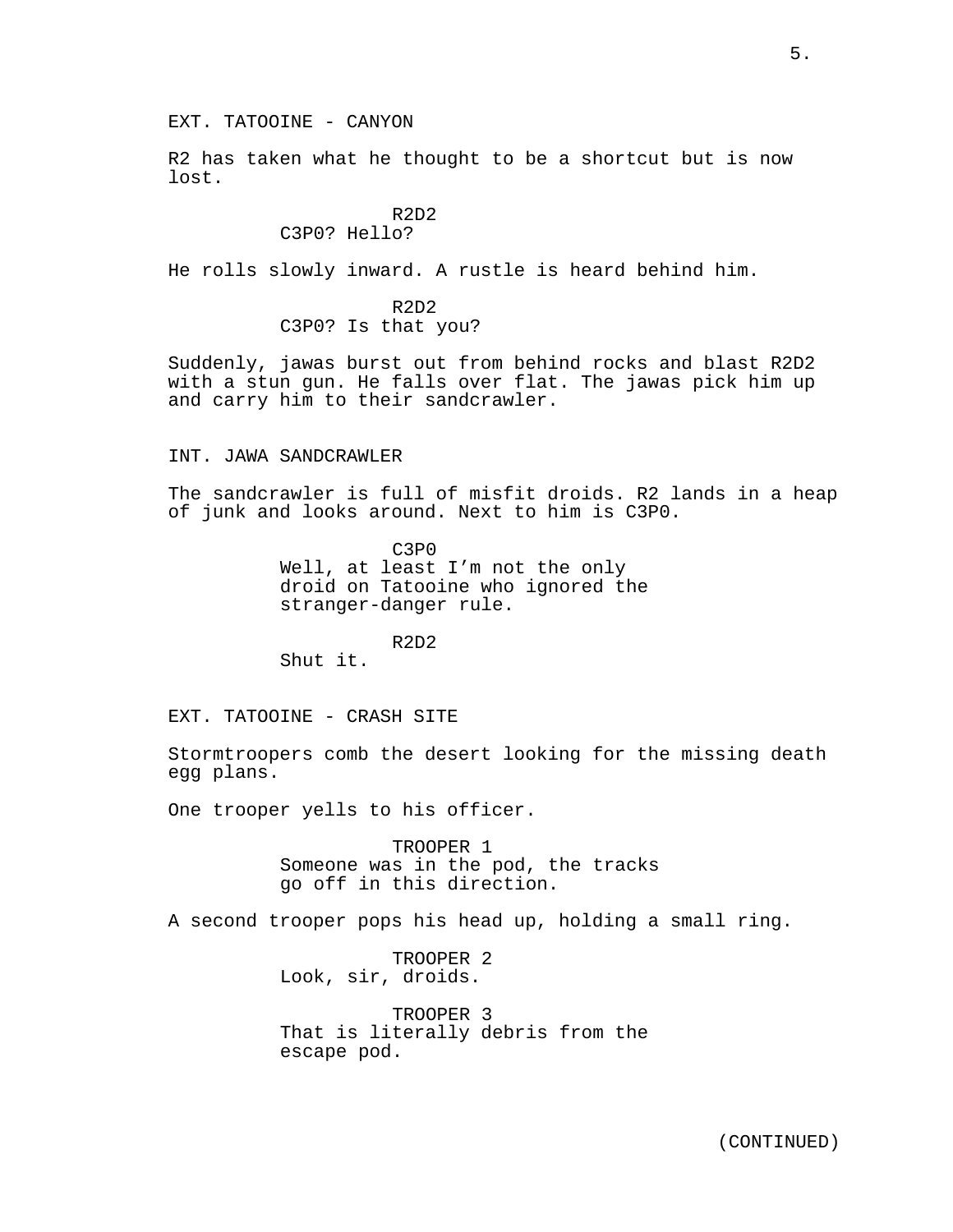TROOPER 2

What?

TROOPER 3 We've got humanoid prints next to treads, it's obviously a protocol droid and an astromech.

TROOPER 2 So what's this?

TROOPER 3 That's garbage. It's a good try, Tim, but no dice today.

TROOPER 2

Awww.

EXT. TATOOINE - LARS HOMESTEAD

Luke Skywalker is leaving his aunt and uncle's house to go haggle for droids. His aunt calls for him.

> BERU Luke! Luuke!

LUKE Yeah aunt Beru?

BERU Tell Owen if he get's a pleasure bot make sure that it has progressive ideology.

LUKE (unsure) Uh, okay Beru.

EXT. TATOOINE - IN FRONT OF SANDCRAWLER

Owen is in a staring contest with C3P0.

OWEN So you speak, like, everything?

C3P0 Fluent in over 60,000 languages.

OWEN Amazing. I don't need you.

He looks to the jawa.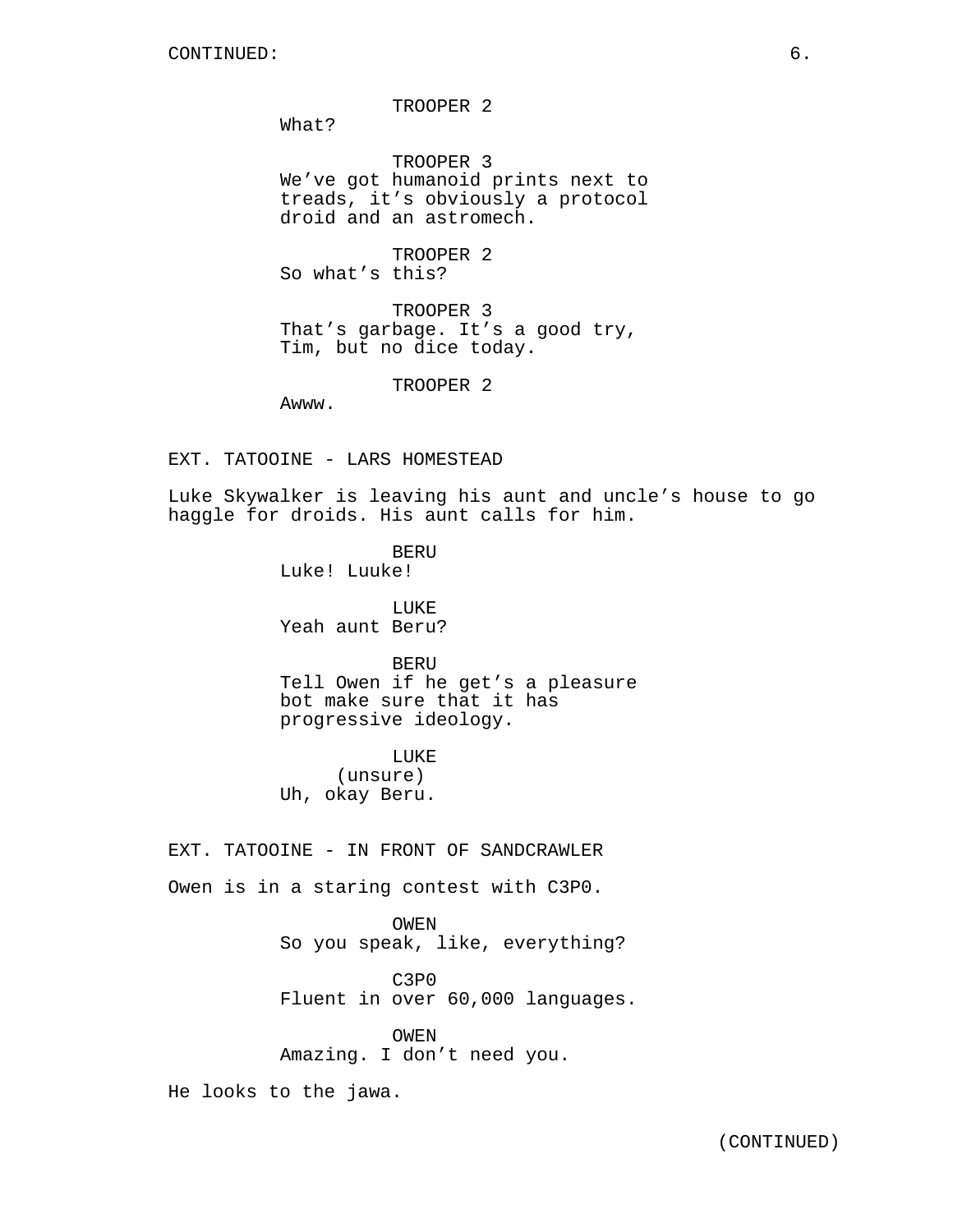OWEN (points to R2) How about that little blue one over there? What does he speak?

C3P0 Mostly just bitch.

#### OWEN

(laughs) Ohh, ok you're funny, maybe I'll find some use for you afterall. What are your thoughts on polyamourus relationships?

C3P0

What?

OWEN Nevermind, we can make it work, Luke, take these droids back to the garage to get cleaned up.

LUKE Sure Owen, but I gotta ask, is this, like, a slavery allegory?

OWEN Sure it is, Luke, just call me Space Lincoln, now get these droids cleaned up!

INT. GARAGE

Luke cleans up the droids the best he can, C3P0 is getting an oil bath.

> C3P0 Father never bathed me like this. It's been decades since I've been cleaned.

LUKE That's quite a long time to not clean a droid, who was your father?

C3P0 You wouldn't know him.

LUKE So you two have seen a lot of action?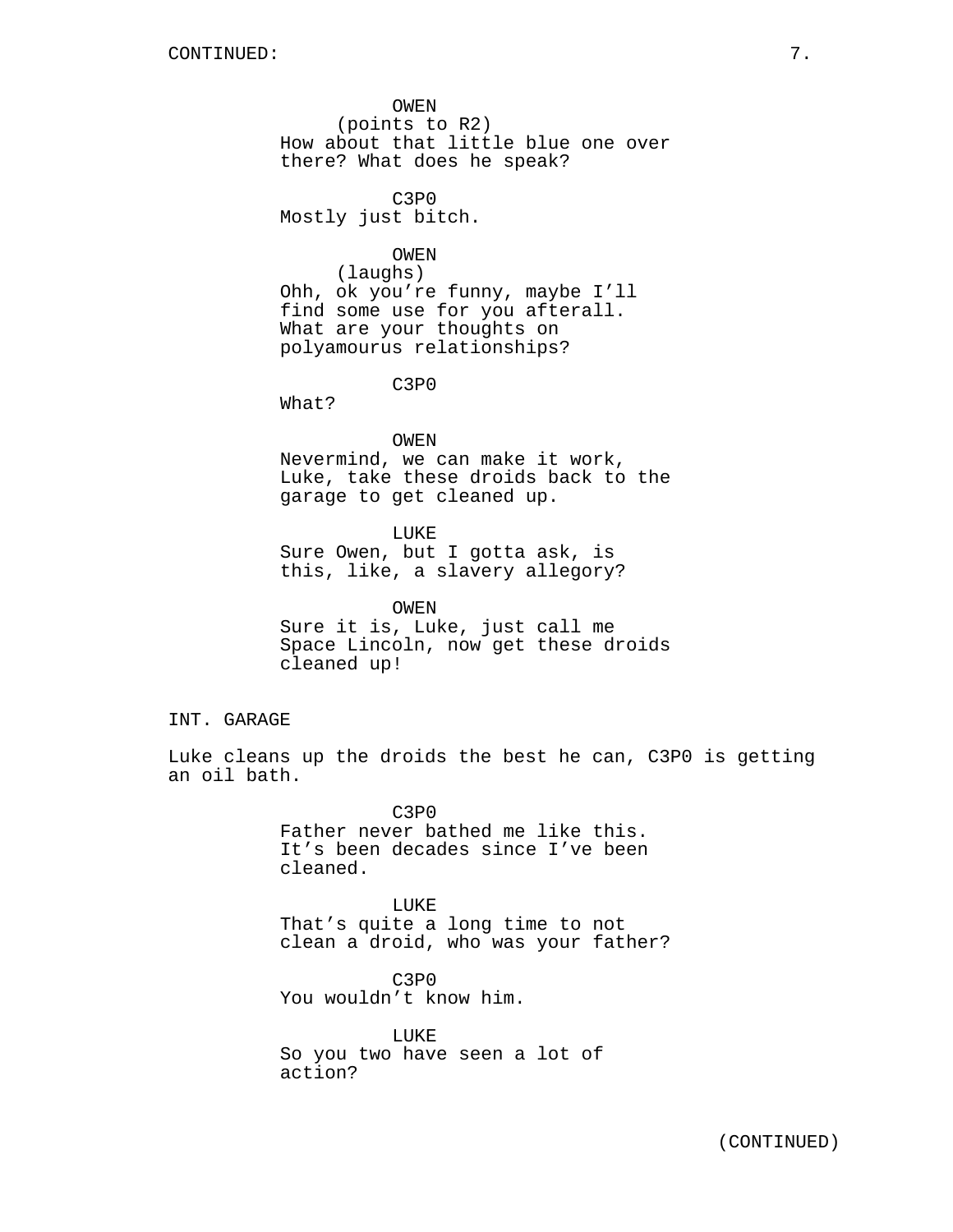R2D2 No, I've hit a dry spell myself.

C3P0 We're spies on a mission for the rebel alliance.

LUKE The rebel alliance? That's awesome-I'd give anything to get off of this rock.

R2D2 I'd give anything to get my rock off. If I had rocks.

LUKE Well there's something jammed up inside you little guy, maybe if I just-

He's cut off, suddenly before them is the hologram of Princess Leia.

> LEIA Help me Obi-wan Kenobi, you're my only hope... how do I turn it off? This button? I hit this-

He's stunned.

LUKE

Hey who's she? She's really hot, like smoking hot.

C3P0 Wait... what did you say your name was?

LUKE I'm Luke Skywalker.

C3P0

Skywalker?! Ha. Ha ha. Ha ha ha ha! Well I know one thing for sure, she is defintely not your sister and you should persue this.

LUKE

Obi-wan Kenobi? Hmm, I wonder if she means Old Ben Kenobi out in the dune sea... or Chuck Kenobi, the dentist. Or Larry Kenobi, he sells drugs.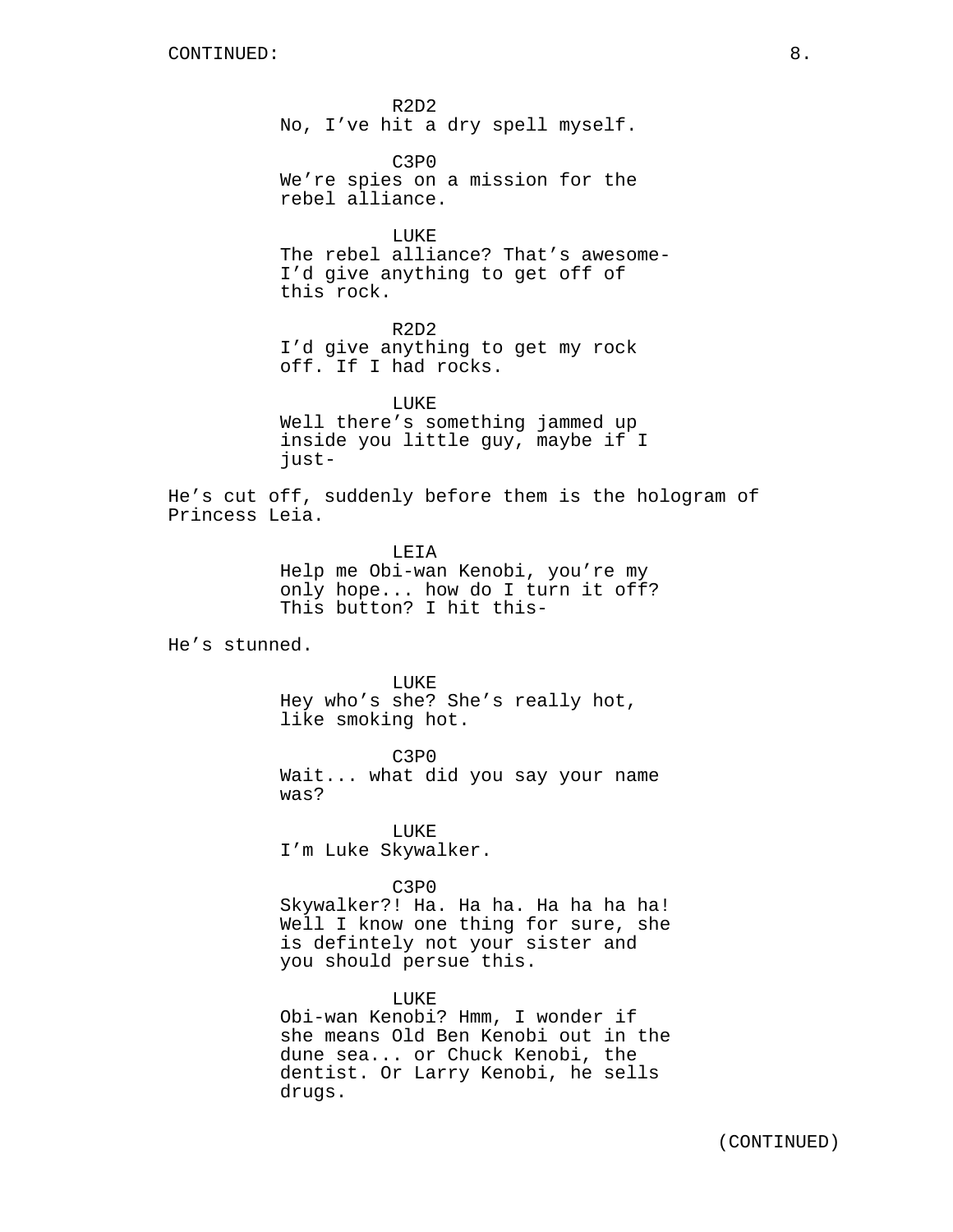R2D2 I swear to the force if this redneck don't stop rambling about these hick town people...

C3P0 Listen, Luke, I've met Obi-wan Kenobi, he's an old aquantince of R2 and I.

LUKE Oh well then I should take you to him, he'll know what to do!

Luke runs off to grab his landspeeder.

C3P0 The boy isn't bright, but he's my brother, and he has just as much a stake in destroying father as I do.

EXT. TATOOINE

Luke's speeder races across the desert as they head for Obi-wan's hut. Suddenly up ahead are some bantha.

> LUKE Oh no, bantha.

C3P0 Bantha? What's a bantha?

R2D2 It's a fruity soda.

Luke gets out to survey.

LUKE Uhg, it's blocking the path but I don't see any sand people around-

Out of nowhere a sand person descends upon the trio and attempts to scare them, knocking Luke to the ground.

In the distance a stange noise echoes across the canyons. A cloaked figure approaches.

The sandpeople flee in terror of this new person.

OBI-WAN (to R2) Hello there.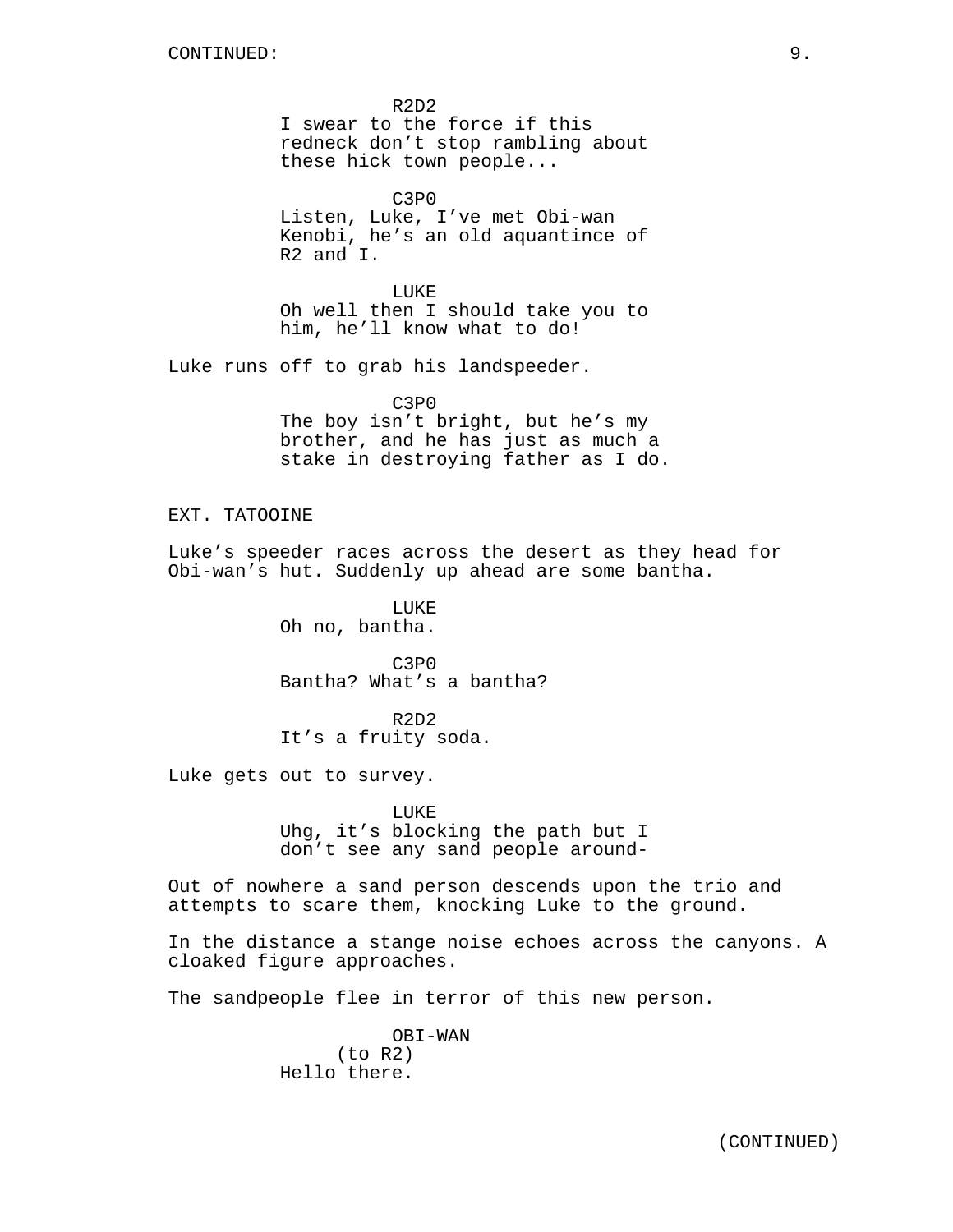R2D2 Ahhhh, he's still got it!

OBI-WAN It's good to see you R2, and C3P0, my goodness it's been ages.

LUKE Ben! So you do know these droids!

OBI-WAN Luke, what are you doing out here in the wastelands?

LUKE We were trying to get to your hut. I've got a message from some princess, she's looking for an Obi-wan.

## OBI-WAN

Obi-wan, now that's a name I haven't heard in a long time...

## LUKE

How long?

## OBI-WAN

At least a few days, it gets very lonely in the desert. Come! We should head back to my place, the sandpeople are wicked good shots, I've seen them fuck up a podracer to here and back.

INT. OBI-WAN'S HUT

LUKE My father wasn't some one-armed, whiney tween, he was a navigator on a spice freighter.

OBI-WAN Ah good, your uncle has kept the family secret.

LUKE What secret?

### OBI-WAN

Exactly. Here, your father would have wanted you to have this when you were old enough.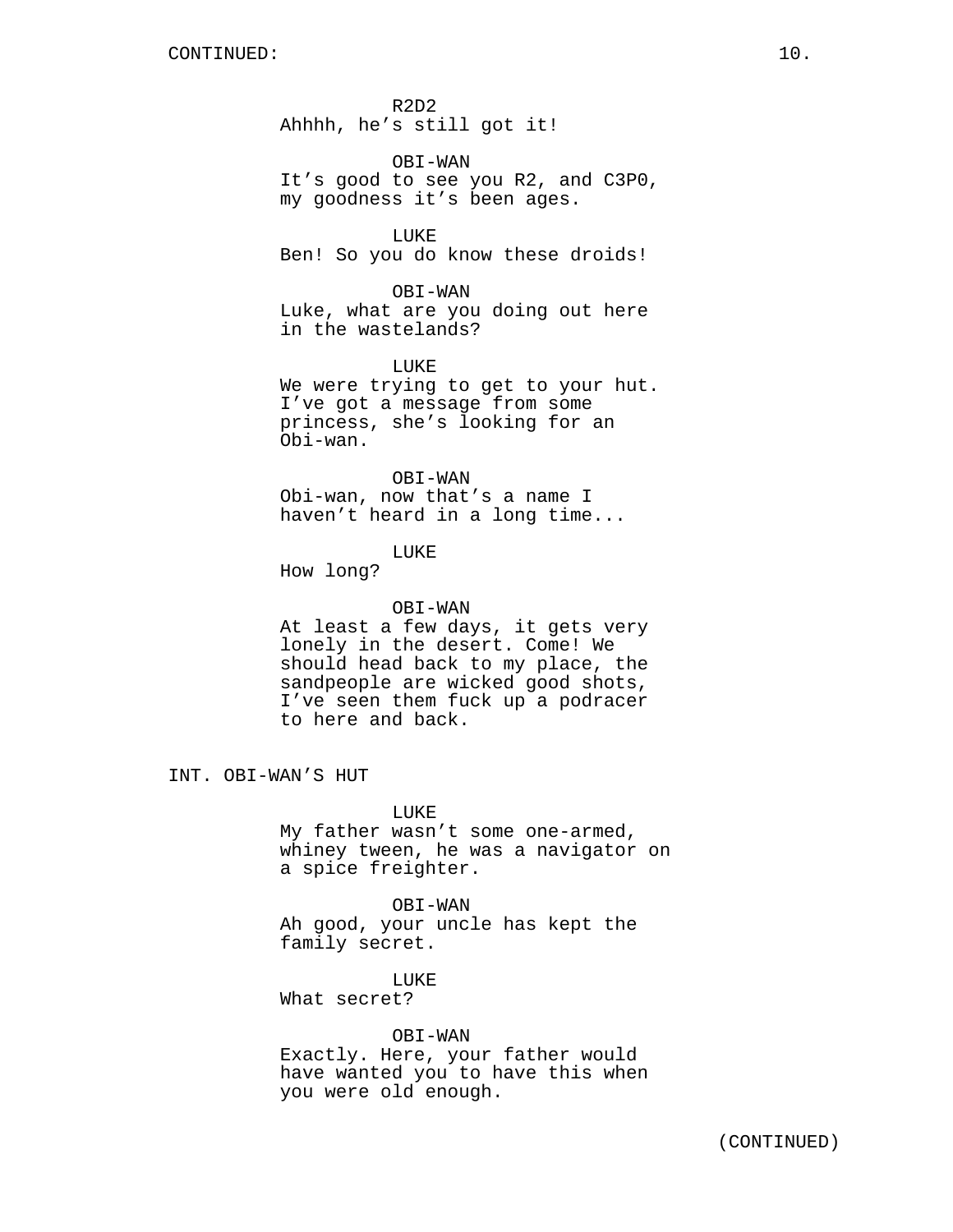Obi-wan gets up and grabs something from a chest.

OBI-WAN It was your father's lightsaber. This lightsaber has been used for many, many murders. Now it is your turn.

C3P0 How come I don't get anything from father?

OBI-WAN You inherited his sassiness.

C3P0

Fair enough.

OBI-WAN So, little one, what message do you have for me?

R2 spits out the reccording.

**LETA** 

General Kenobi, years ago you served my father during the Clone Wars- the Gennedy Tartakovsky Clone Wars. Now he begs you to help him with his struggle against the Blockpire. Unfortuently Vader and his goons have swarmed my ship so I gave the plans to R2D2 because he's always good for a laugh. Please, bring the plans back to Alderaan. Help me Obi-wan Kenobi, you're my only hope... how do I turn it off? This button? I hit this-

Obi-wan pauses and takes it in.

OBI-WAN

You must learn the ways of the force if you're to come with me to Alderaan.

LUKE Is that something that can be taught in a day?

OBI-WAN Eh, I'm old and shitty now so I'm winging it anyway.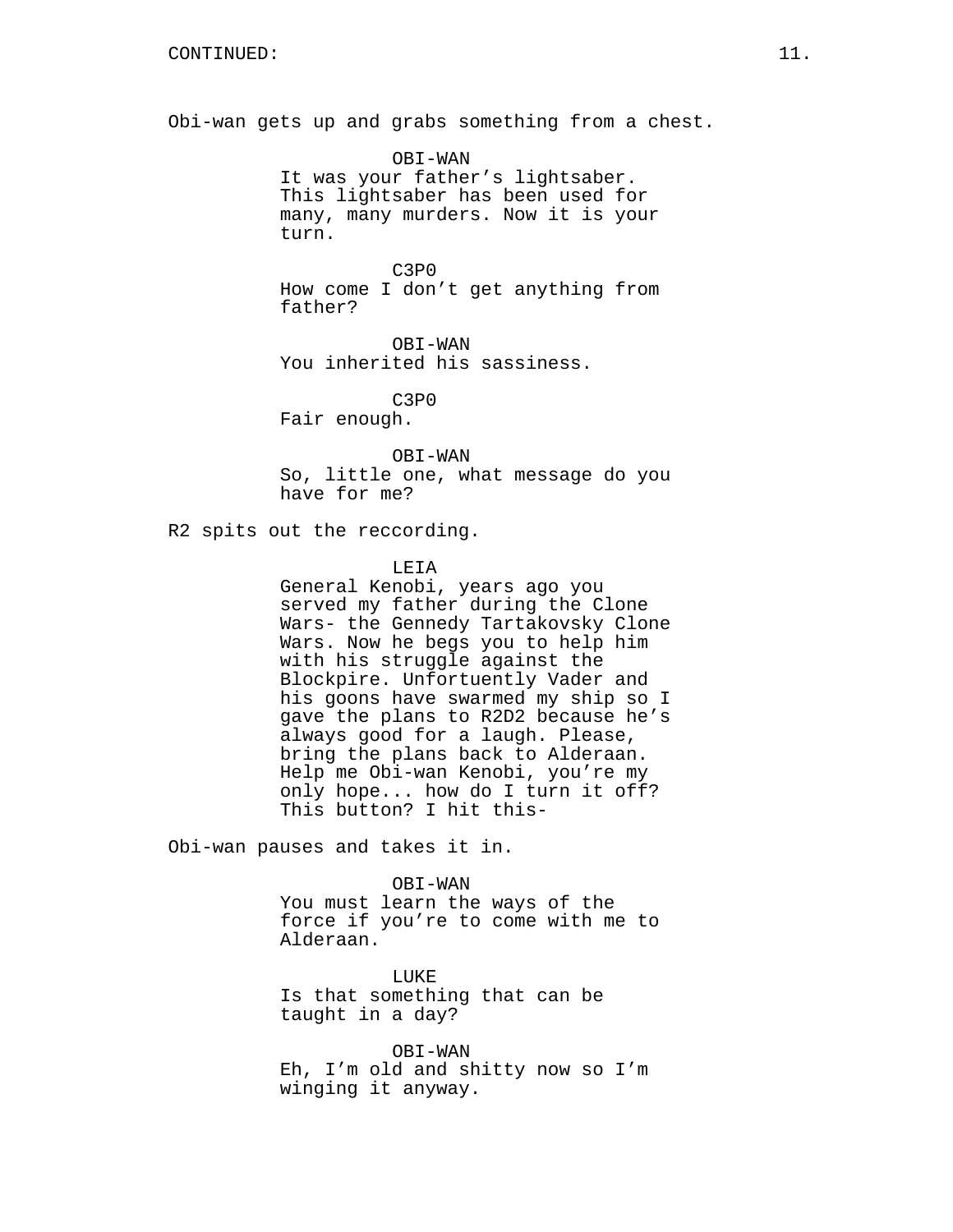An assortment of high command, generals and officers, all are seated around a table on the death egg. They're squabbling about something as Vader walks in.

## GENERAL This battlestation is now fully operational. It can withsatand any attack. It is impenetrable.

GENERAL 2 Except for, you know, the anus.

VADER I'm sorry, the anus?

GENERAL Perfectly within simulation, my lord.

VADER The... anus?

GENERAL 2 Yeah, death egg's got an anus.

#### GENERAL

It's a small ventilation shaft, maybe 2 meters wide, no bigger than a womp rat.

#### VADER

I dunno, I've seen some pretty big womp rats in my time. The ship is big, General, I'll give you that, but if it's got an anus then we should plug it.

GENERAL 2 Operation Constepation is underway, sir.

VADER Good. Meating ajourned then.

They all pause for a beat.

VADER I feel like I' supposed to be force choking one of you.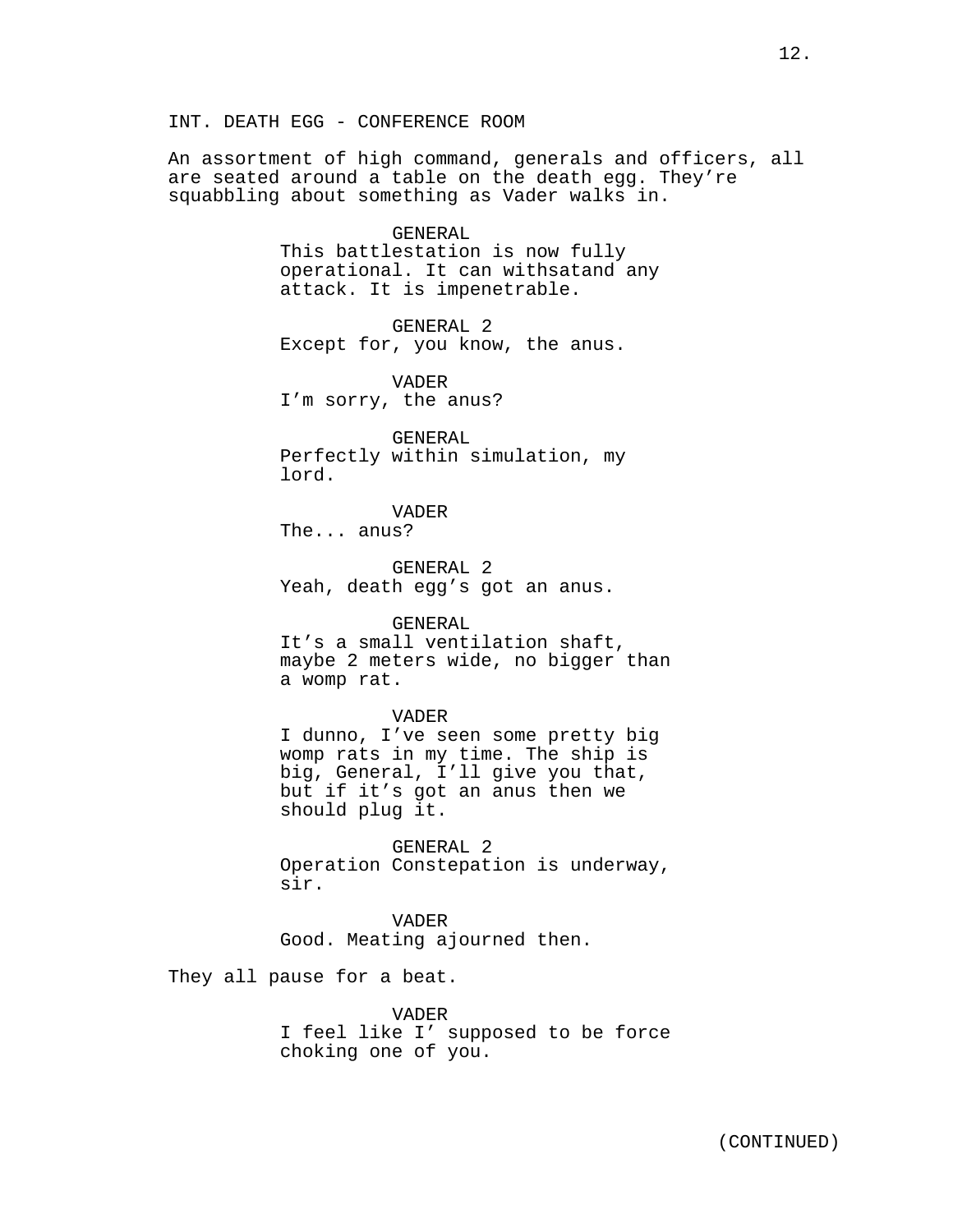GENERAL This is the special special edition, sir.

VADER Ah, got it, somebody has to shoot me first.

EXT. TATOOINE - CLIFFSIDE

Luke, Obi-wan, and the droids all approach.

OBI-WAN Mos Eisley Spaceport. You will never find a more wretched hive of scum and villainy, and over there they have the best fucking hot wings.

EXT. TATOOINE - MOS EISLEY

The group ride up in Luke's land speeder and are approached by some sandtroopers.

> TROOPER 1 How long have you had these droids?

LUKE Technically my whole life, the proticol droid is my brother.

The trooper looks at Luke, then C3P0 but is confused.

TROOPER 1 Let me see your identification.

OBI-WAN You don't want to sell me deathsticks.

TROOPER 1 I don't want to sell you deathsticks.

OBI-WAN You want to go home and rethink your life.

TROOPER 1 I want to go home and rethink my life.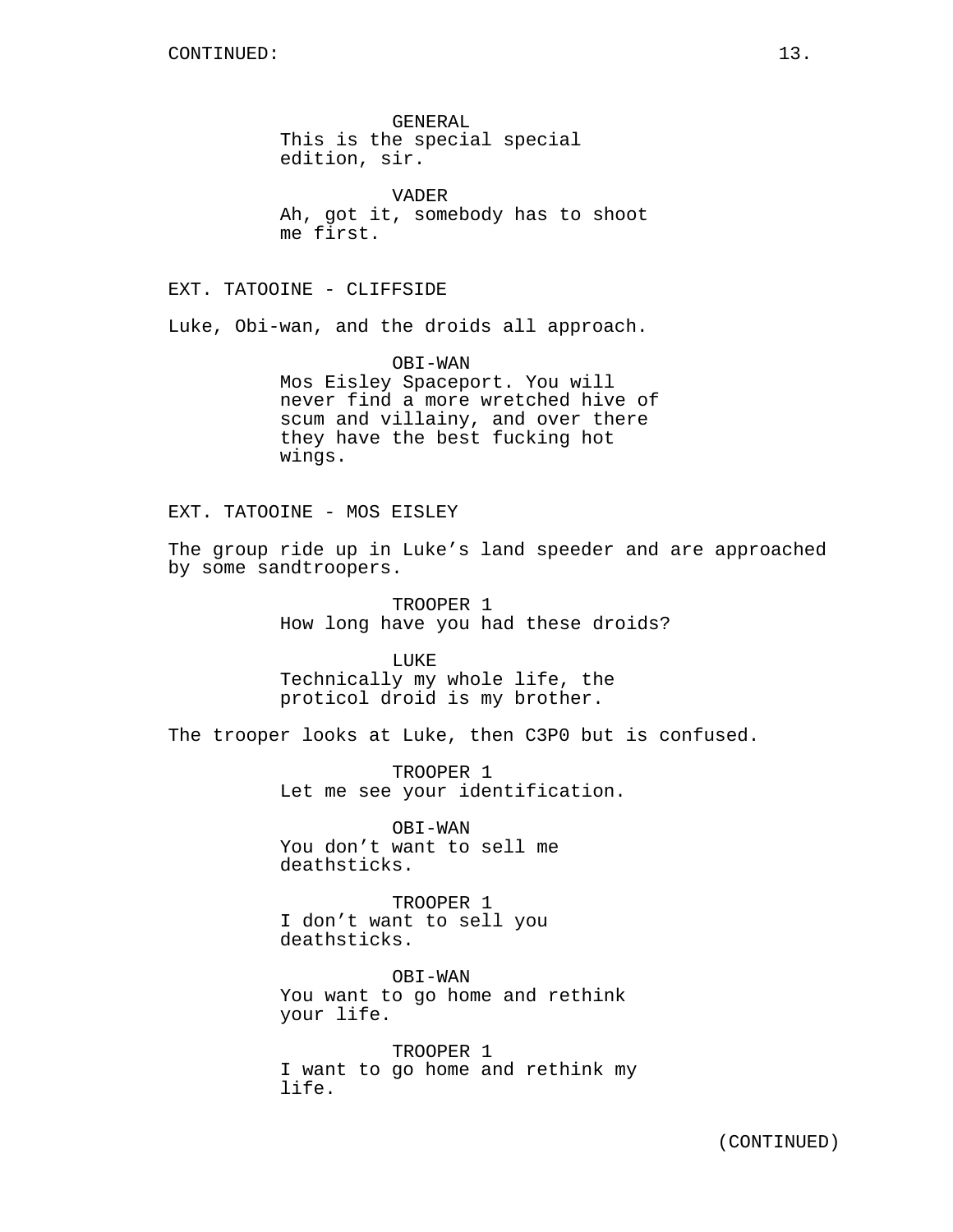The trooper walks away as Luke speeds off.

LUKE

Death sticks?

OBI-WAN So, confession, I'm not very good at jedi mind tricks and I only really know the one. It has only been situationally useful *once*.

INT. CANTINA

Music blares as the group wander into the cantina looking for transport.

> LUKE What about that guy?

OBI-WAN Eh, he looks like the wolf man.

LUKE What about him?

OBI-WAN That's literally satan. Satan is at the bar tonight.

He spots Chewbacca.

OBI-WAN Oh my god, look it's Yoda's wookie friend, what are the chances- will of the force I guess. Let's go say hi!

They approach the table that Chewie is sitting.

OBI-WAN

Hello there.

#### CHEWBACCA

\*roars\*

HAN Han Solo, captain of the millenium falcon.

OBI-WAN Why yes, we're looking for transport.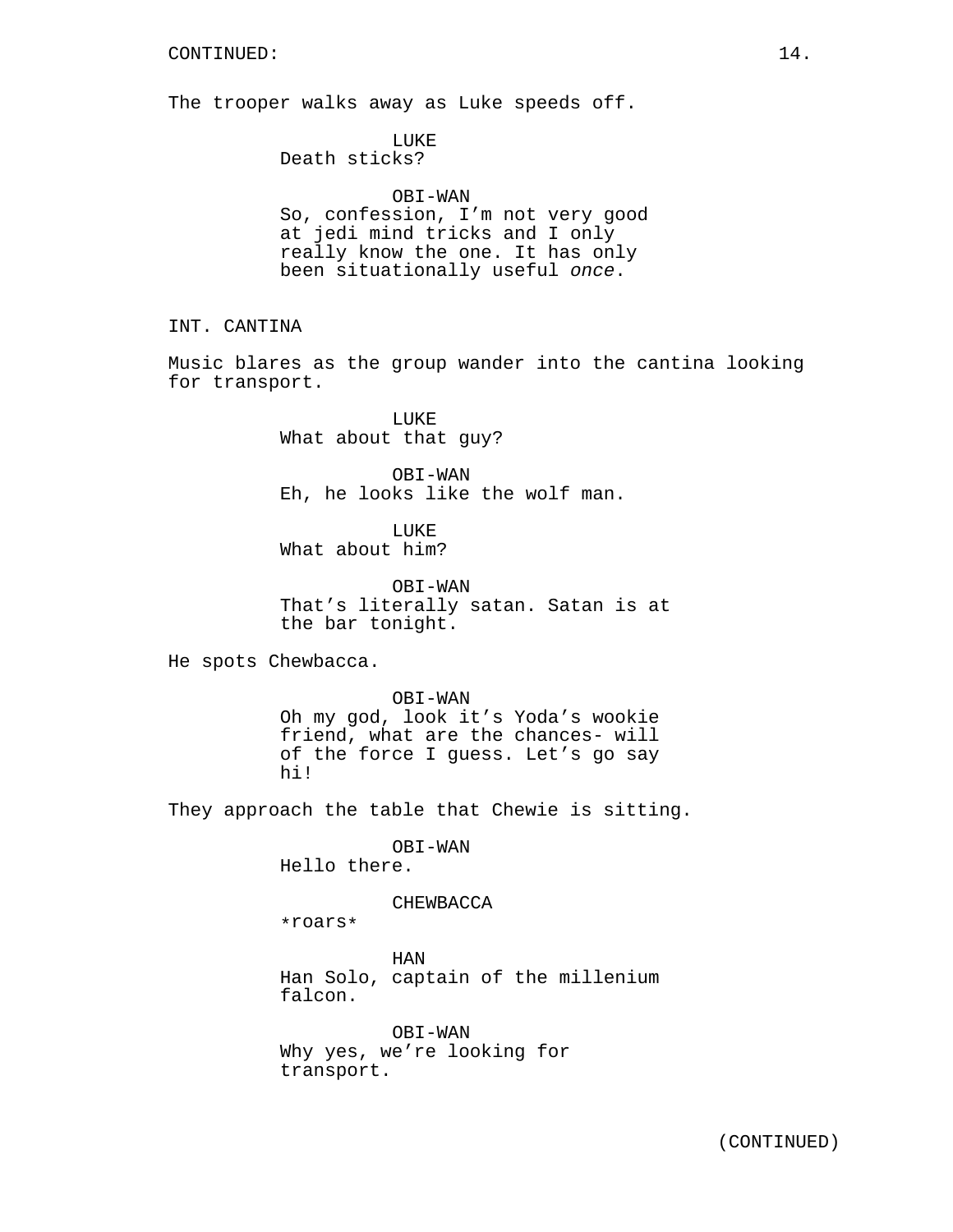HAN Whats the cargo?

OBI-WAN Myself, the boy, two droids. And no questions asked.

HAN I don't do the whole concubine thing.

OBI-WAN We're trying to outrun the law, we're illegal space wizards.

Han looks confused.

HAN Yeah that sounds kinky enough for me, I'm in. Let's load up.

EXT. TATOOINE - MOS EISLEY

As they leave Obi-wan takes Luke aside.

OBI-WAN You'll have to sell your speeder so we can pay for the trip.

**LUKE** 

That's ok, I'm never coming back to this planet again except probably at least once more in an elaborate Jabba the Hutt scheme.

INT. DEATH EGG - BRIDGE

#### GRAND MOFF TARKIN

Lord Vader, the princess' resistance to the mind probe is considerable. If I didn't know any better, I'd say she was a Jedi.

### VADER

Ha! Nah, I murded them all in cold blood. What are you suggesting then, Moffy?

GRAND MOFF TARKIN Perhaps, an alternative form of persuassion?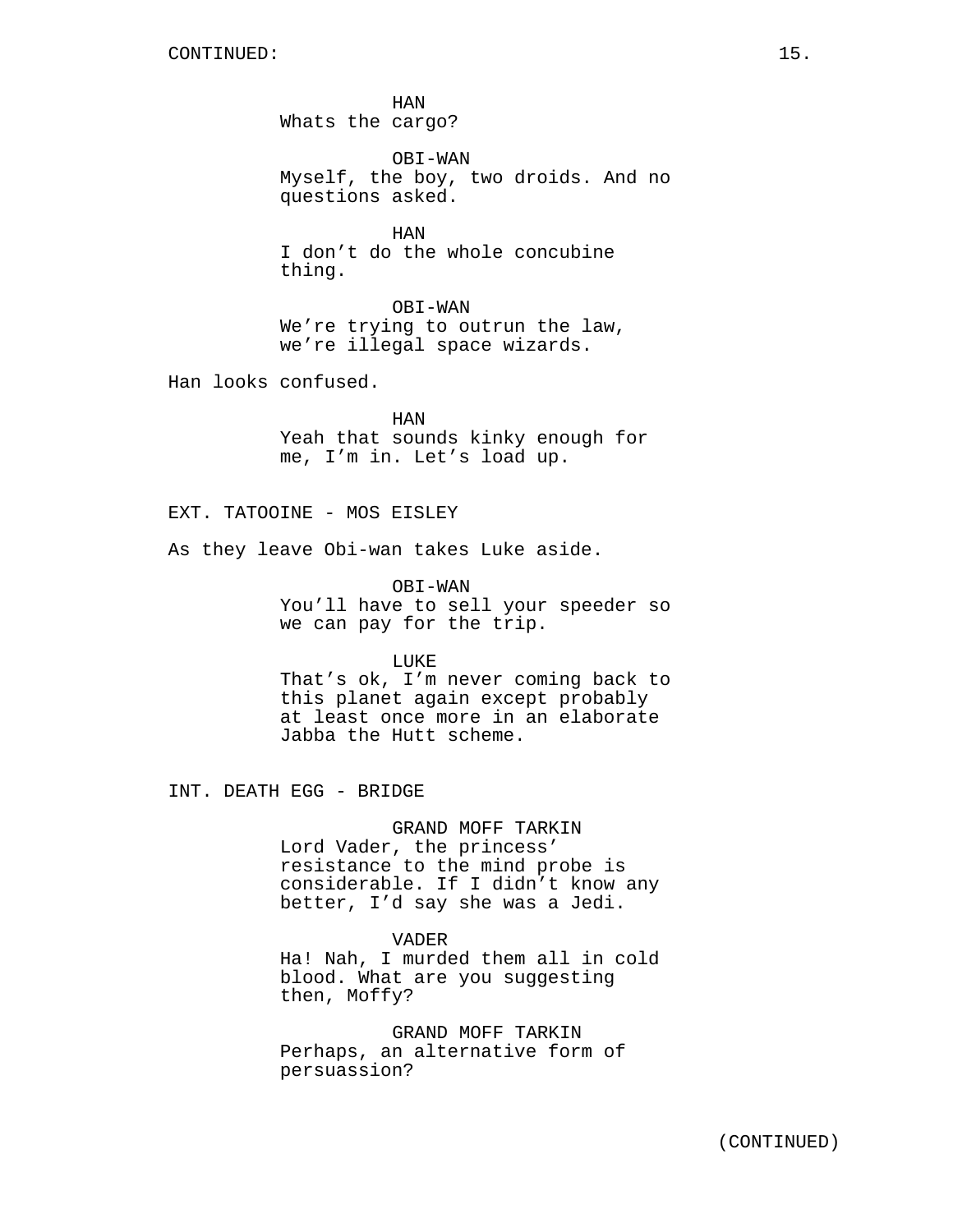VADER ... seduction?

GRAND MOFF TARKIN Let's blow up her planet with the death egg.

VADER Ah, yes, better plan! Set your course for Alderaan!

EXT. TATOOINE - HANGAR BAY

Luke, Obi-wan, and the droids meet Han in the hangar bay to see the falcon for the first time.

> LUKE What a fine peice of craftmanship.

HAN Hey now, she'll make point five beyond- oh. Wait you like it?

LUKE I was compelled to complain about the shoddy design but then I remembered you were doing us a favor for money and not the kindness of your heart and could rescind the offer at any time so I

figured I'd be polite. HAN

How refreshing!

Suddenly troopers swarm the hangar.

TROOPER 1 Hey! Those look like the droids we're lookign for! Blast em!

They start firing.

The group all boards the ship quickly. The falcon takes off and heads toward the sky.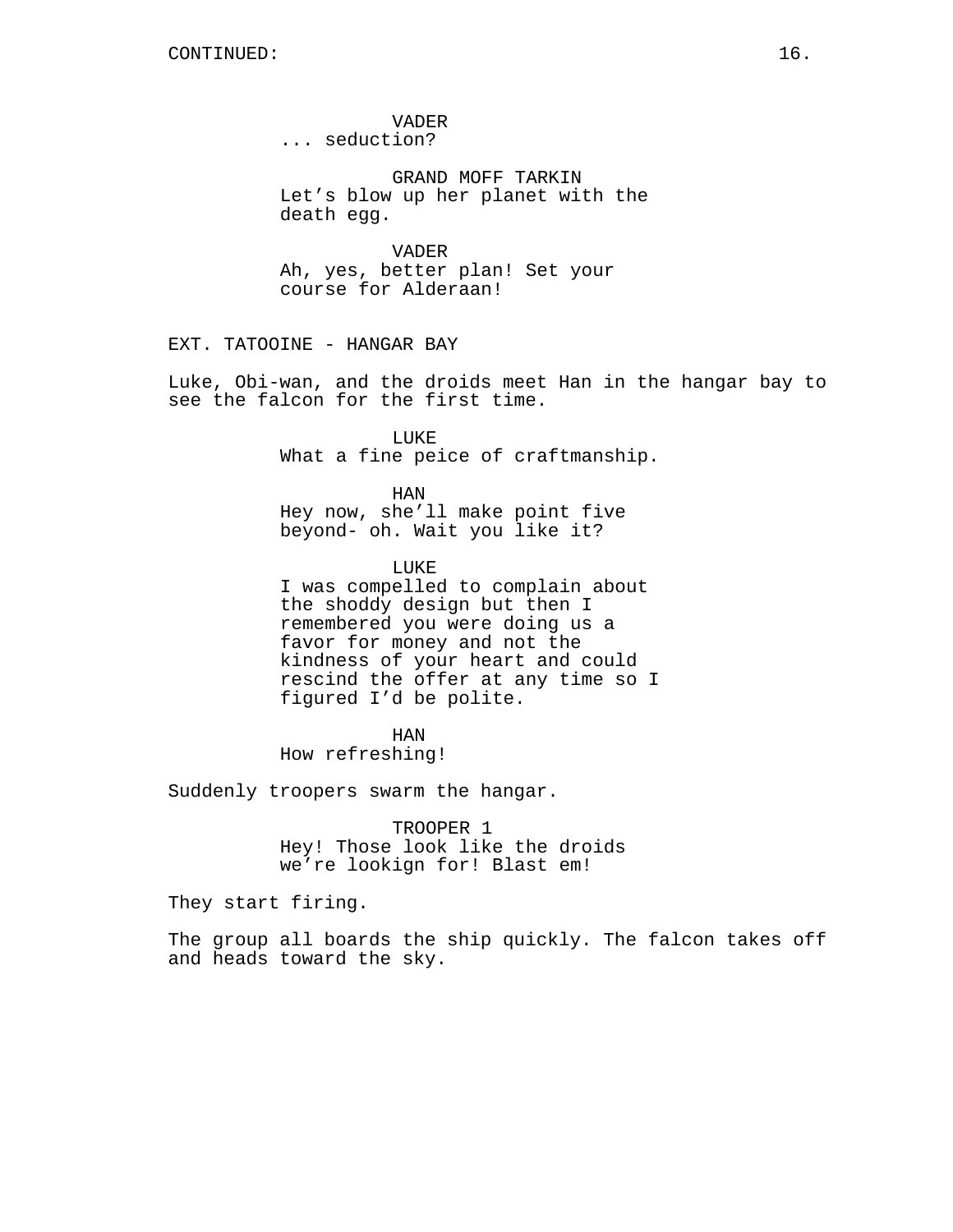EXT. SPACE

The pirate ship blasts off into space.

INT. FALCON COCKPIT

Han pushes on a level at the control panel and the stars around them begin to bleed as the ship launches itself into hyperspace.

INT. DEATH EGG - BRIDGE

A general aproaches Vader and Tarkin.

GENERAL We've enterd the Alderaan system, sir.

Leia is broght forward.

LEIA

Ah, Grand Moff Tarkin, I should have expected to find you holding Vader's leash.

VADER Just because I wear black leather people think I'm into that.

LEIA

I recognized your foul stench when I was brought aboard.

Vader lets a fart squeak out.

VADER

Oop.

GRAND MOFF TARKIN So tell me, princess, where are your friends located? Where is the rebel base?

LEIA I'll never tell you.

GRAND MOFF TARKIN Then perhaps I shall test this battlestation on your home planet of Alderaan!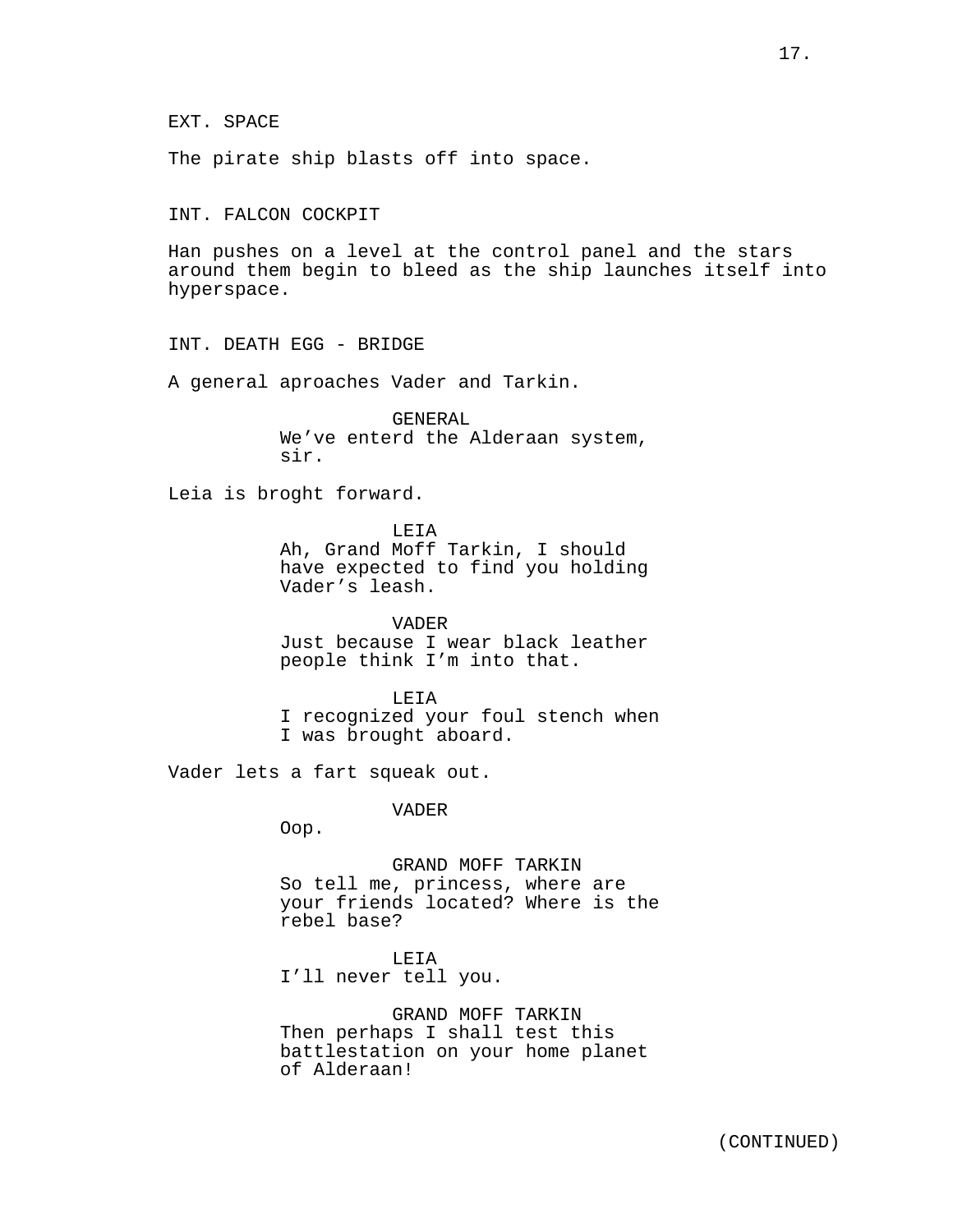LEIA No! Alderaan is a peacful planet, we have no weapons!

VADER None? How do you defend yourself if needed?

LEIA

We, uh-

VADER Oh this is good, Tarkin, blow it up, I want to wipe Jimmy Schmits smug face off this galaxy.

Tarkin pushes a large red button, the death egg laser fires, blowing up the planet instantly.

> VADER That's for the West Wing.

INT. FALCON

Luke trains with a small floating droid.

LUKE Amazing you just had this little Jedi training droid, Han.

HAN I may or may not have raided a few Jedi temples in my time.

OBI-WAN Those are sacred...

HAN And full of old trinkets that sell well!

Obi-wan suddenly clutches his chest.

LUKE What's wrong?

OBI-WAN Either a whole bunch of people just died or I've got wicked heartburn.

A small red light flashes on Han's console.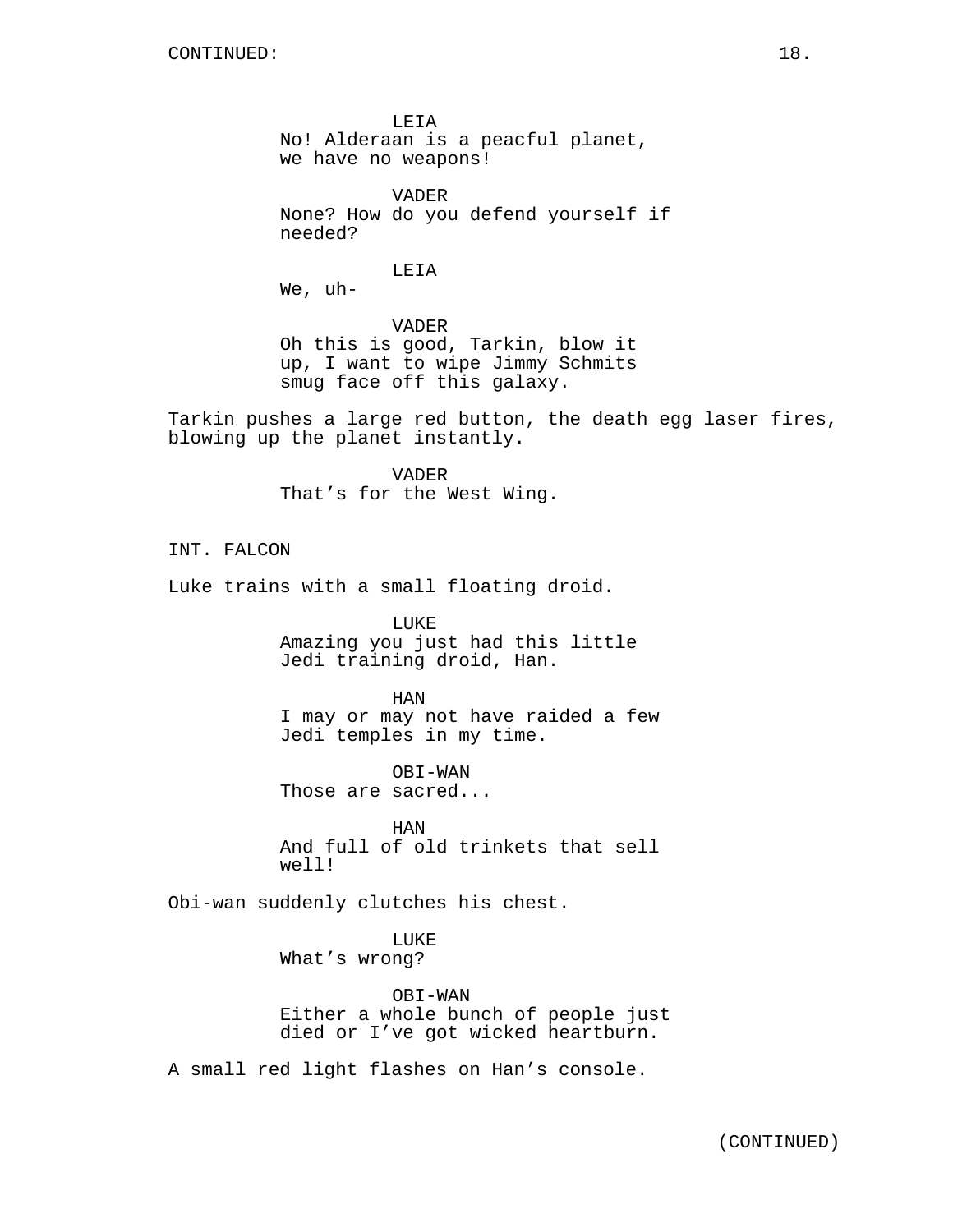HAN Looks like we're coming up on the Alderaan system.

He steps into the cokcpit and the rest follow.

## INT. FALCON COCKPIT

The ship emerges from hyperspace, but there is no planet.

HAN Well that's funny.

OBI-WAN

Yeah?

HAN No Alderaan in sight.

OBI-WAN Gone, huh?

HAN Yup. Well, guess we gotta go back.

Suddenly the ship rumbles.

HAN What was that?

OBI-WAN We're caught in a tractor beam!

HAN Tractor beam from what? That small moon over there?

OBI-WAN That's.... not actually a celestial body that orbits a planet.

HAN Next time just say small moon.

EXT. DEATH EGG

The ship is pulled toward the massive hangar of the death egg.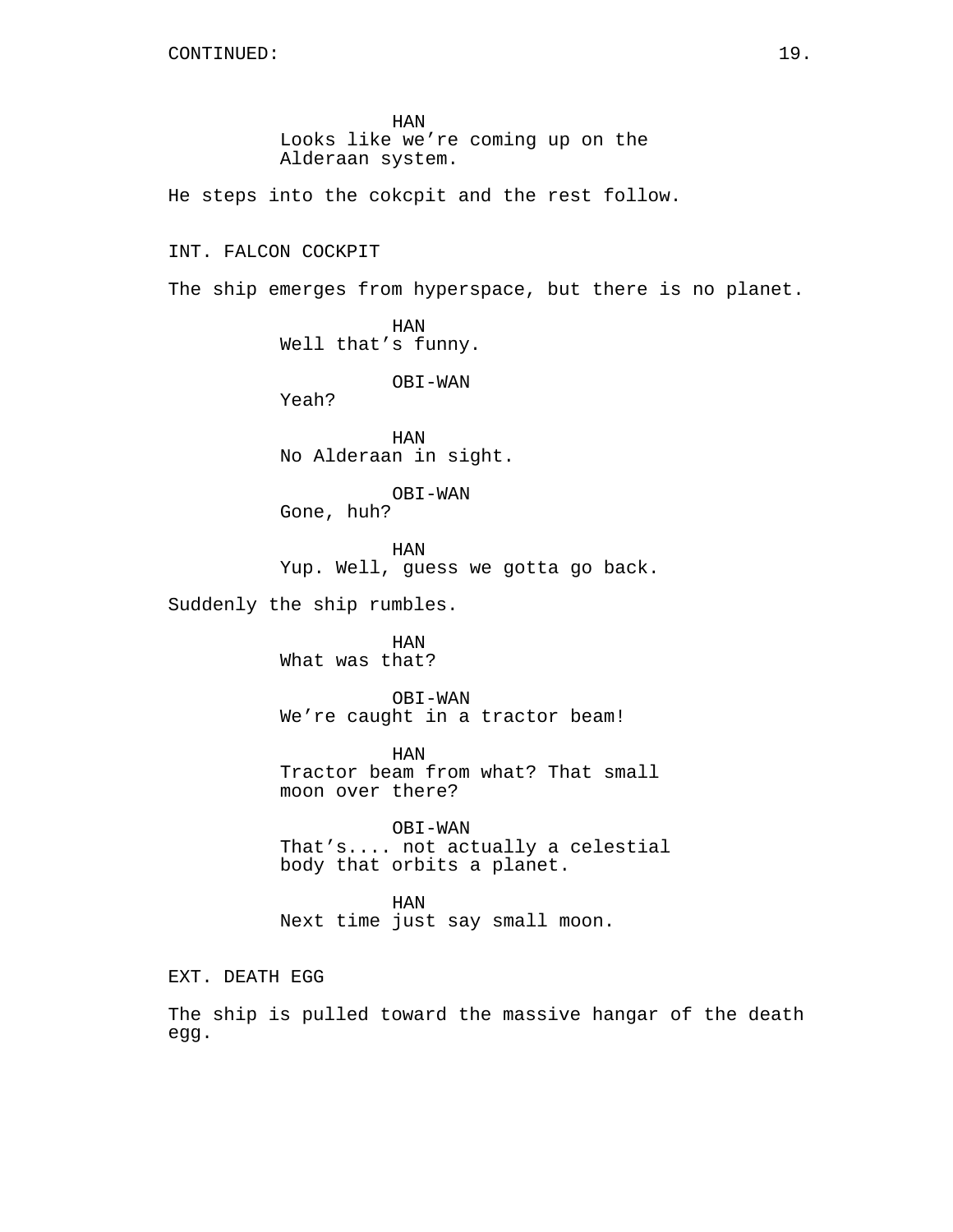The falcon is forced to land. Troopers all begin to board and search it.

> TROOPER 1 (inside the falcon) Boy, sure do hope there isn't anyone in here trying to conk me out and take my armor as a disguse!

TROOPER 2 (in falcon) Why do you say that every time we entere a boarded ship?

TROOPER 1 I dunno, sounds right I guess-

He is whacked over the head. Han and Luke emerge the falcon in stormtrooper gear.

## LUKE

Alright, there's a good chance that this is the place they're holding the princess.

HAN What princess?

LUKE She's the one who gave us the secret mission, keep up Han.

HAN Secret mission?

#### OBI-WAN

You boys head down to the detention block, I'll go fuss out the tractor beam so we can escape. Droids, you stay with the ship and keep it company.

C3P0 What a daring mission.

R2D2 I'm enthralled.

LUKE Ok, but you have to promise me this isn't your marytr moment.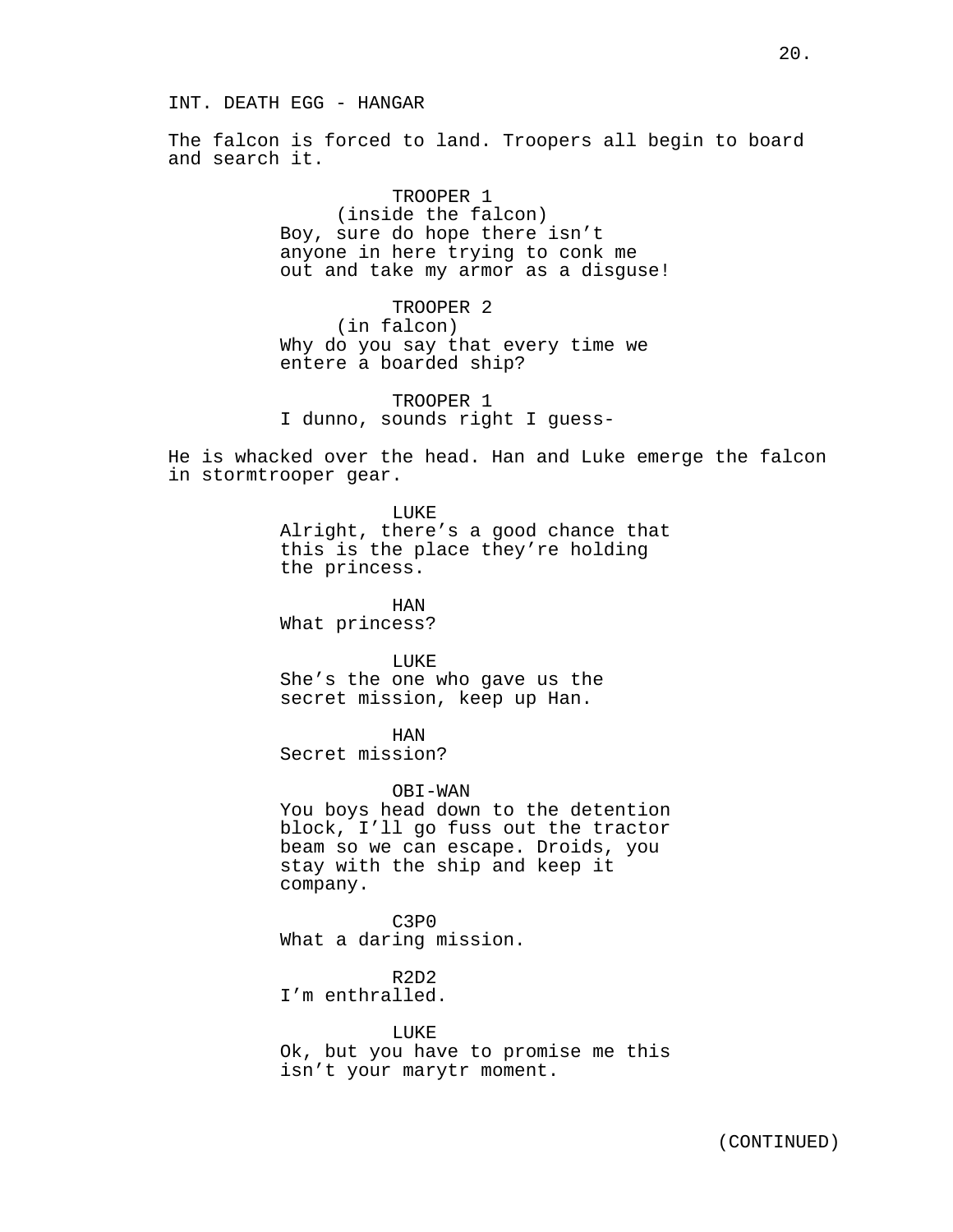OBI-WAN I have lived longer than I intended to Luke, I can make no promises.

INT. DEATH EGG - DETENTION BLOCK

Han, Luke and Chewie make their way down to the detention blocks.

> HAN So this pricess, is she hot?

LUKE She's pretty hot and I've been informed is totally not my sister.

HAN That's an oddly specific thing to be informed about.

LUKE

Here!

He comes across a door that has "Leia" written in crayon on it.

He opens the door. Inside is Leia.

LEIA Aren't you a little short to be a strom trooper?

LUKE Everyone we know is exactly the same height how have you not noticed this yet.

He takes off his helmet.

LUKE I'm Luke Skywalker, I'm here to rescue you, I've got your droids!

LEIA The droids with the super weapon plans hidden inside?

LUKE

Yeah!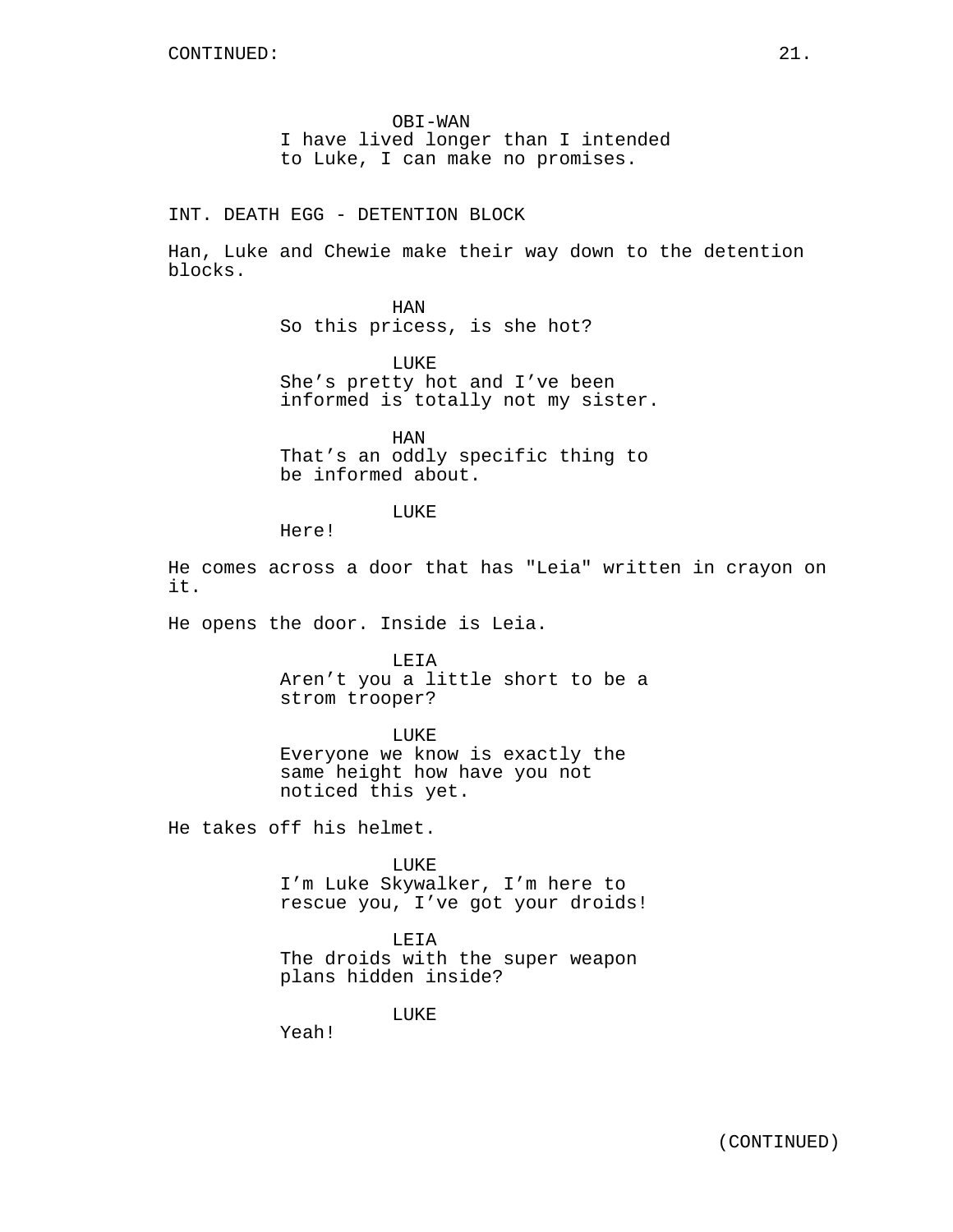LEIA And you... brought them to the super weapon?

LUKE Well yeah, I... oh no I'm seeing what you're saying, that was a stupid move.

Han rushes by the door.

HAN

Kid, no time! We've got company!

Troopers are stroming the cell blocks. Luke and Leia flee.

HAN We gotta get out of here!

LEIA

Here, gimme your gun!

She blasts open a small grate on the wall and they all rush down.

INT. DEATH EGG - GARBAGE COMPACTOR

They are surrounded by water and garbage.

HAN Aw, man, Luke when I signed up for this job I didn't think I'd have to get wet, I didn't dress accordingly.

LUKE Do you get warned on other occasions to wear clothes to get wet in?

HAN

I, uh...

LEIA Do you check the forecast for rain and instead of an umbrella you put on special underwear?

A blockhead dressed as Lord Tony breifly surfaces then goes back under,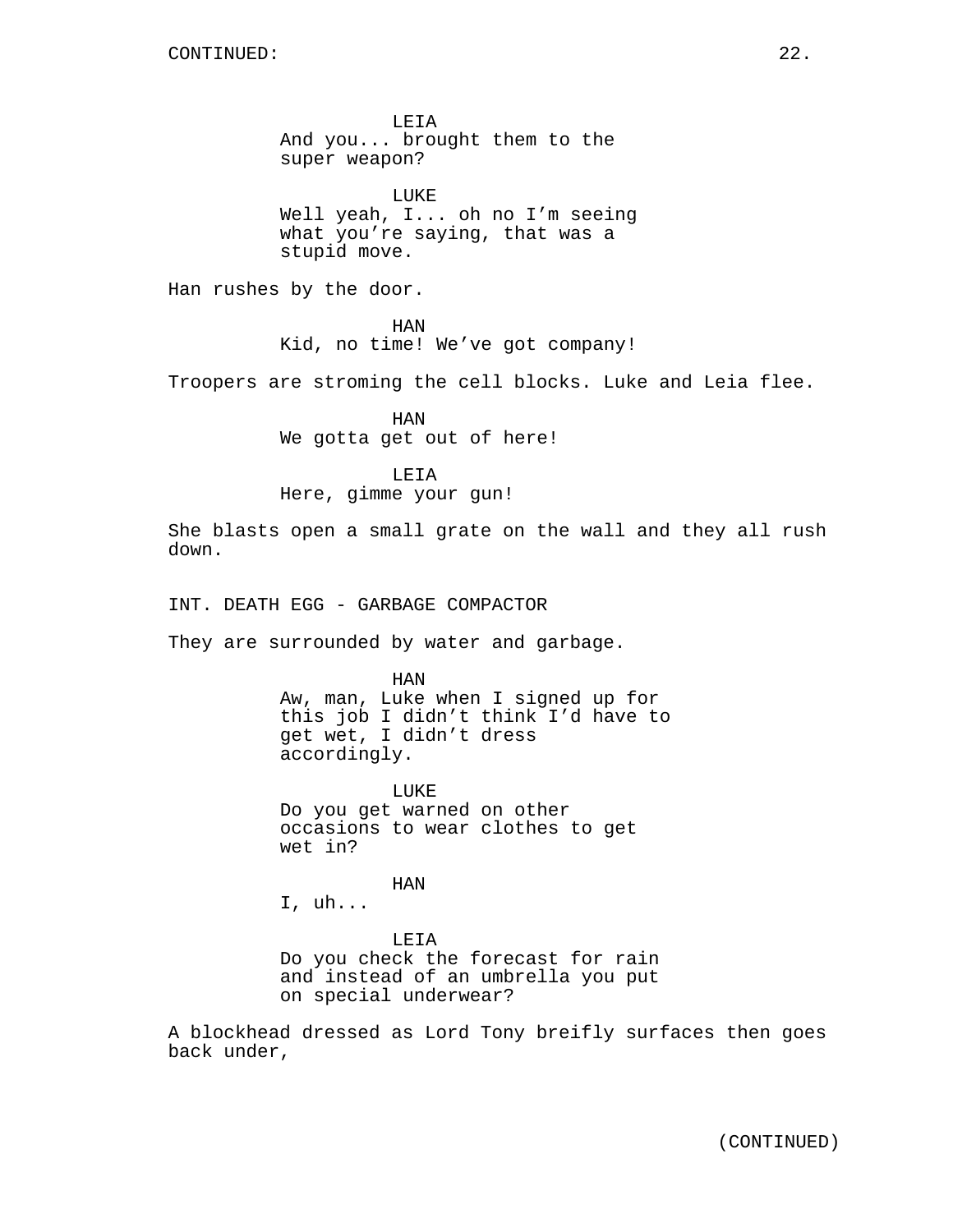LEIA Oh, what a vile creature.

Suddenly the walls start to close in.

LUKE Oh great, I didn't wear my getting crushed shirt.

HAN Oh shut up!

INT. DEATH EGG - OUTSIDE GARBAGE COMPACTOR

The door is suddenly burst open, a little water and garbage spilling out as the group collapses.

> HAN Whew, that was close.

LEIA Good thing we wore our break down the door pants.

HAN Alright! I get it!

Everyone laughs.

INT. DEATH EGG - CONFERENCE ROOM

Vader and Tarkin are monitoring some security screens. Suddenly, he sees Obi-wan.

We flashback to Mustafar breifly as we hear Anakin Skywalker's screams.

> VADER I must kill him.

INT. DEATH EGG - TRACTOR BEAM CONTROLS

Obi-wan finds the controls for the tractor beam and begins turning them off.

He sees a switch that says "hot water tank" vader's bathroom" and turns that off while chuckling, then leaves.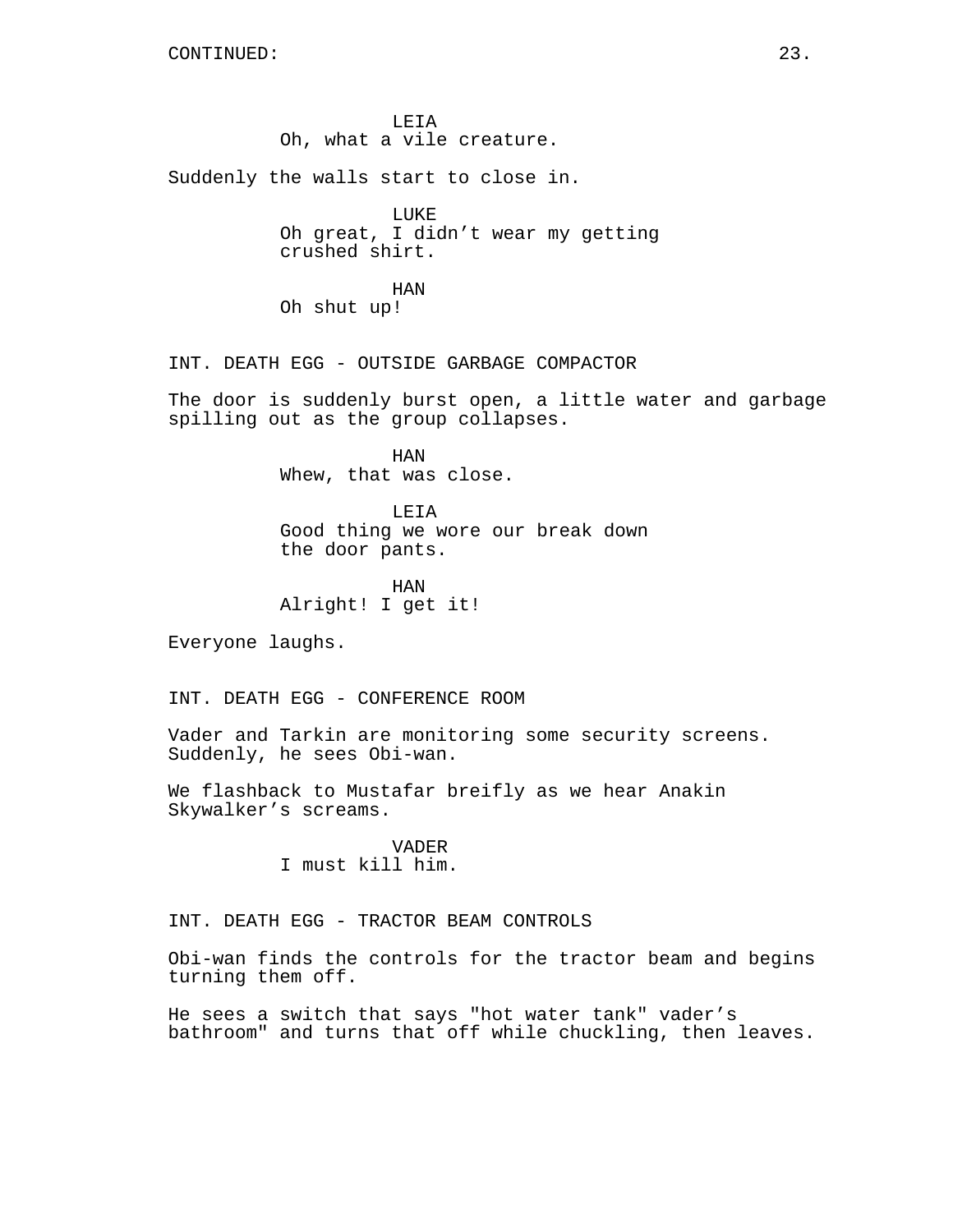## INT. DEATH EGG - HALLWAY

Obi-wan makes his way out from the tractor beam room but is stopped by Vader.

> OBI-WAN The last time we fought... it was pretty cool.

VADER You did a kickass flip.

OBI-WAN Hey, sorry you got burned. I meant to check in but I figured you'd died.

VADER

I must end you.

They begin to fight.

INT. DEATH EGG - HANGAR

Luke and the gang have made their way back to the falcon, but are surpirsed to see Obi-wan fighting Vader.

A few stomtroopers have set up chairs and are eating popcorn.

INT. DEATH EGG - HALLWAY

OBI-WAN If you strike me down, I shall become a disembodied voice in Luke's head who gives him vauge advice.

VADER

I feel like you worded that wrong.

Vader swings, taking Obi-wan down. Luke, onlooking, screams out.

## LUKE<sup></sup>

No!

He bwgins firing his blaster at Vader but barely hits anything.

The group rush onto the falcon. It takes off and blows out of the Death Egg.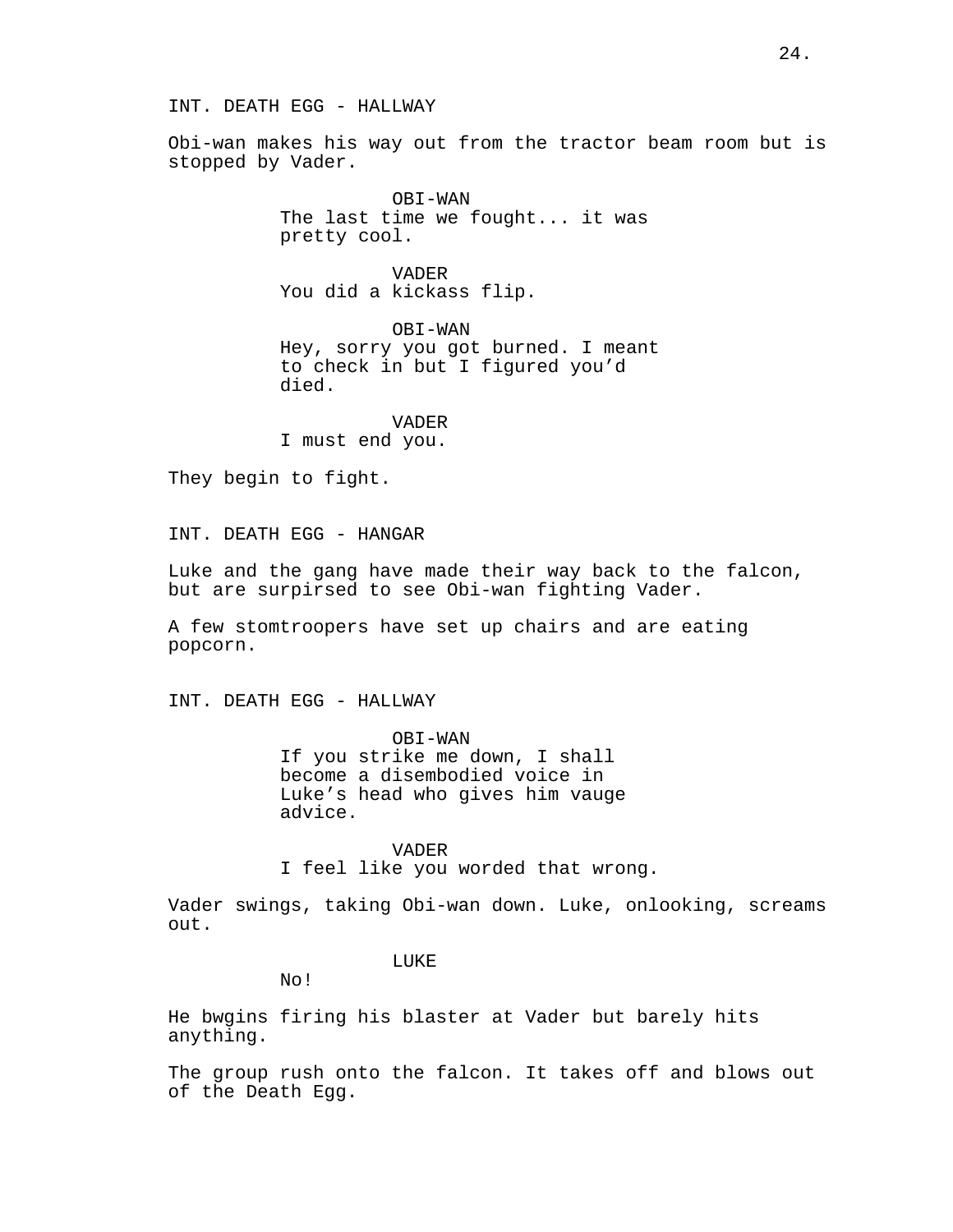The falcon lands on Yavin at the secret rebel base.

WILLARD Leia! And... friends?

**LUKE** Hi, we're rebels now.

WILLARD

Uh-huh.

INT. DEATH EGG - BRIDGE

Vader walks in.

GRAND MOFF TARKIN I can't believe you let them get away while you fought with a crusty old geezer.

VADER Don't worry, I slipped a tracking device on that ship before they could leave.

GRAND MOFF TARKIN Sometimes you surprise even me, Vader.

VADER Well, at least I'm gonna be alive for the next two movies.

GRAND MOFF TARKIN

What?

VADER

Nothing.

INT. YAVIN BASE

Dodonna stands before a large display detailing the attack plan of the rebels.

> DODANNA So here's the thing, turns out the Death Egg has an anus.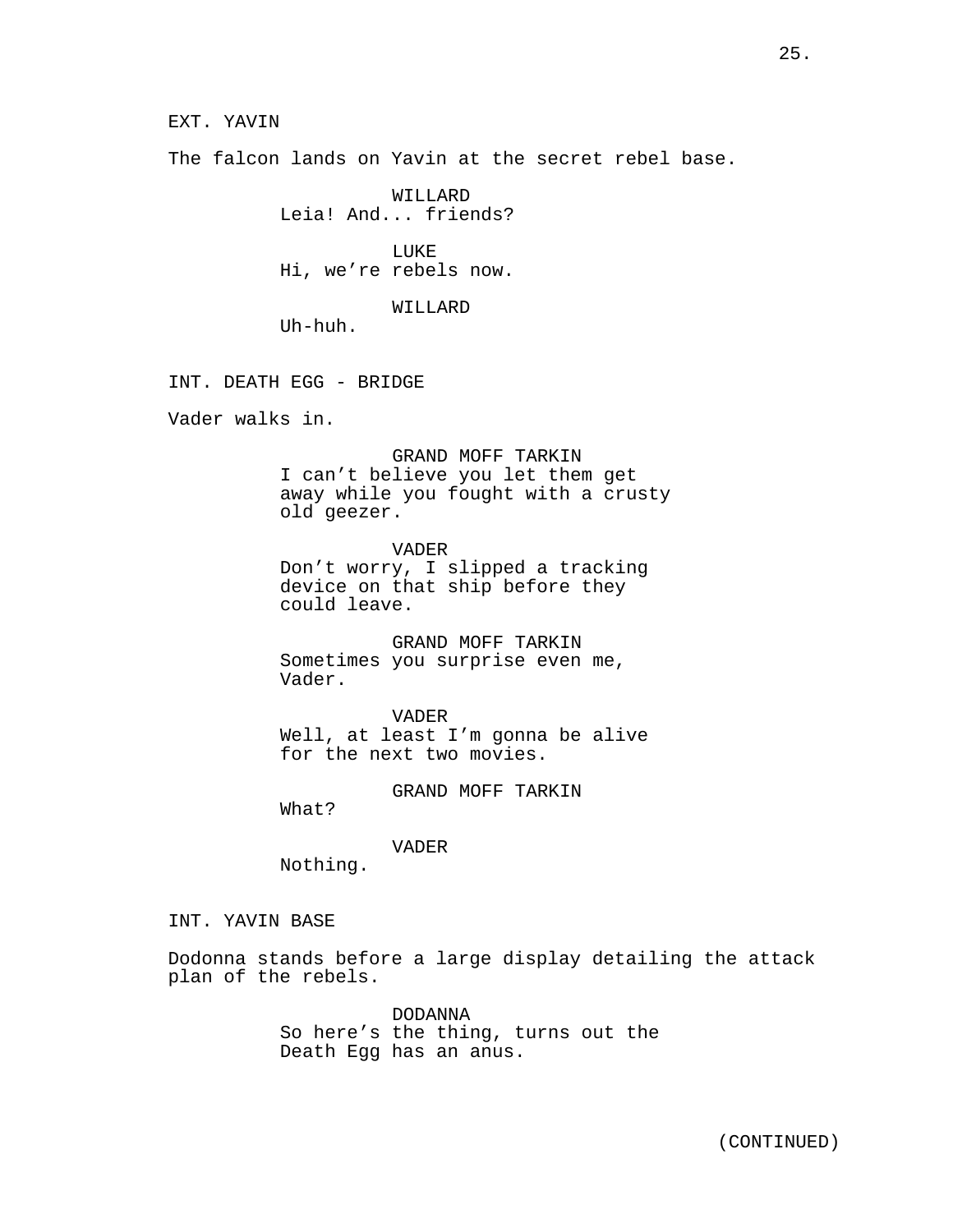WEDGE An anus, sir?

DODANNA Yup, big ol anus. Bigger than a womp-there-it-is rat.

LUKE I used to bullseye those.

DODANNA Strange thing to say in front of other people. The plan is to get a torpedo into the anus.

WEDGE No computer could hit that target, you'd have to be able to bullseye a  $WO -$ 

They all turn and look at Luke.

DODANNA Alright, creepy farmboy, you're up.

INT. DEATH EGG - BRIDGE

INTERCOM The rebel base will be in firing range in 30 minutes.

Vader approaches some stormtroopers.

VADER Alright boys, suit up and get to your tie fighters, those little suckers are gonna be all over our anus today.

He walks away.

TROOPER 1 They're gonna do what to our where?

INT. YAVIN BASE - HANGAR

Luke is suited up and preparing for the battle. Han goes to say goodbye. R@ is loaded into the x-wing.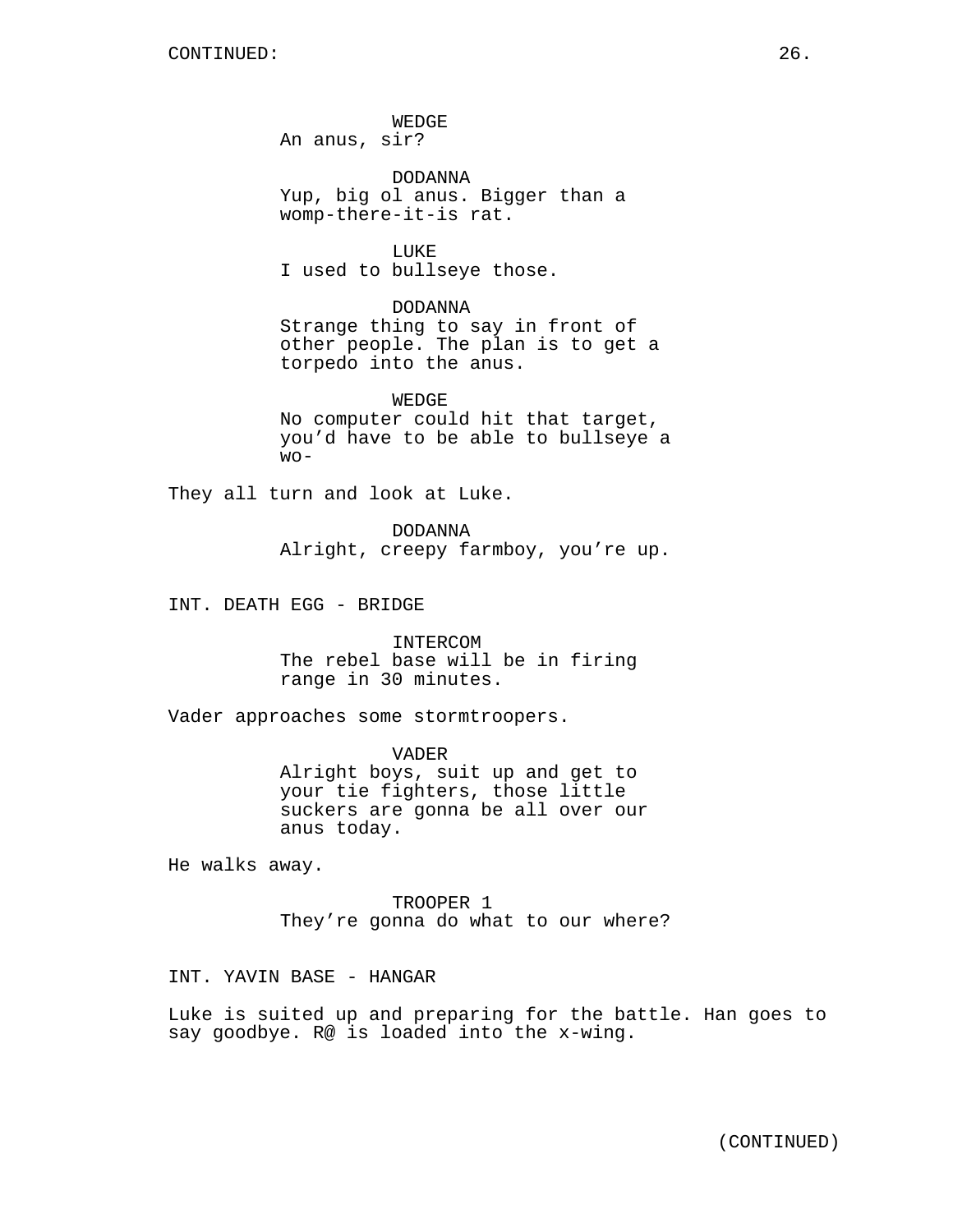LUKE So that's it? You get your reward and you leave?

HAN Listen, kid, I'm gonna come back to save your ass in the last minute, I just gotta make it look cool.

LUKE Yeah I guess that would look cool.

EXT. YAVIN

The x-wings begin to take off toward the Death Egg.

EXT. SPACE - DEATH EGG

The x-wings all take formation around the Death Egg.

LUKE This is red five standing by.

WEDGE Red seven, standing by.

RED ONE Red one is good to go.

RED THREE Red three is ready to munch some lunch.

RED TWO Red two, buckle my shoe.

LEIA Ok guys, we get it.

EXT. DEATH EGG - SURFACE

The fighters make their way to the surface.

RED ONE Ok, prepare for approach.

Suddenly, three tie fighters take on the x-wing, blowing up many of them.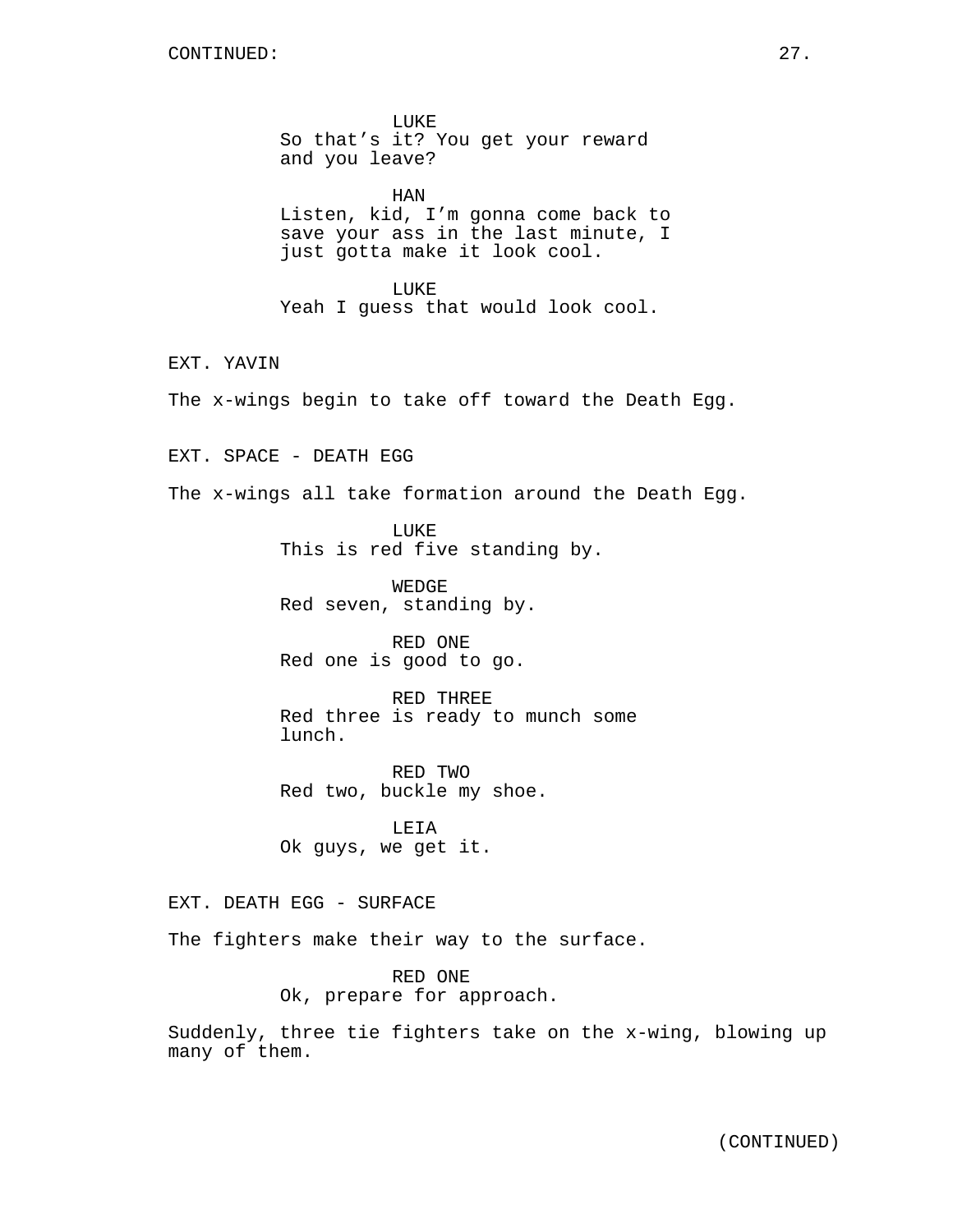WEDGE Ahg! They're all on us Luke! Looks like you're going to have to make the torpedo run!

LUKE (chanting to himself) Ok, just like womp rats, just like womp rats, just like womp rats...

Luke apporaches the trench. The tie fighters are hot on his tail.

INT. VADER'S TIE

VADER I'm on the leader.

EXT. DEATH EGG - SURFACE

Luke is nervous.

LUKE Ahh, he's on my booty hole!

RED THREE You gotta get that torpedo in their booty hole!

INT. VADER'S TIE

VADER I've got you now, and no disembodied voice is gonna save you...

EXT. SPACE - DEATH EGG

Like promised, the millenium falcon descends onto the Death Egg unseen until now, blasting downward.

EXT. DEATH EGG - SURFACE

The tie next to Vader is shot down, causing the other to tumble into his tie, pushing him out into space then crashing into a wall.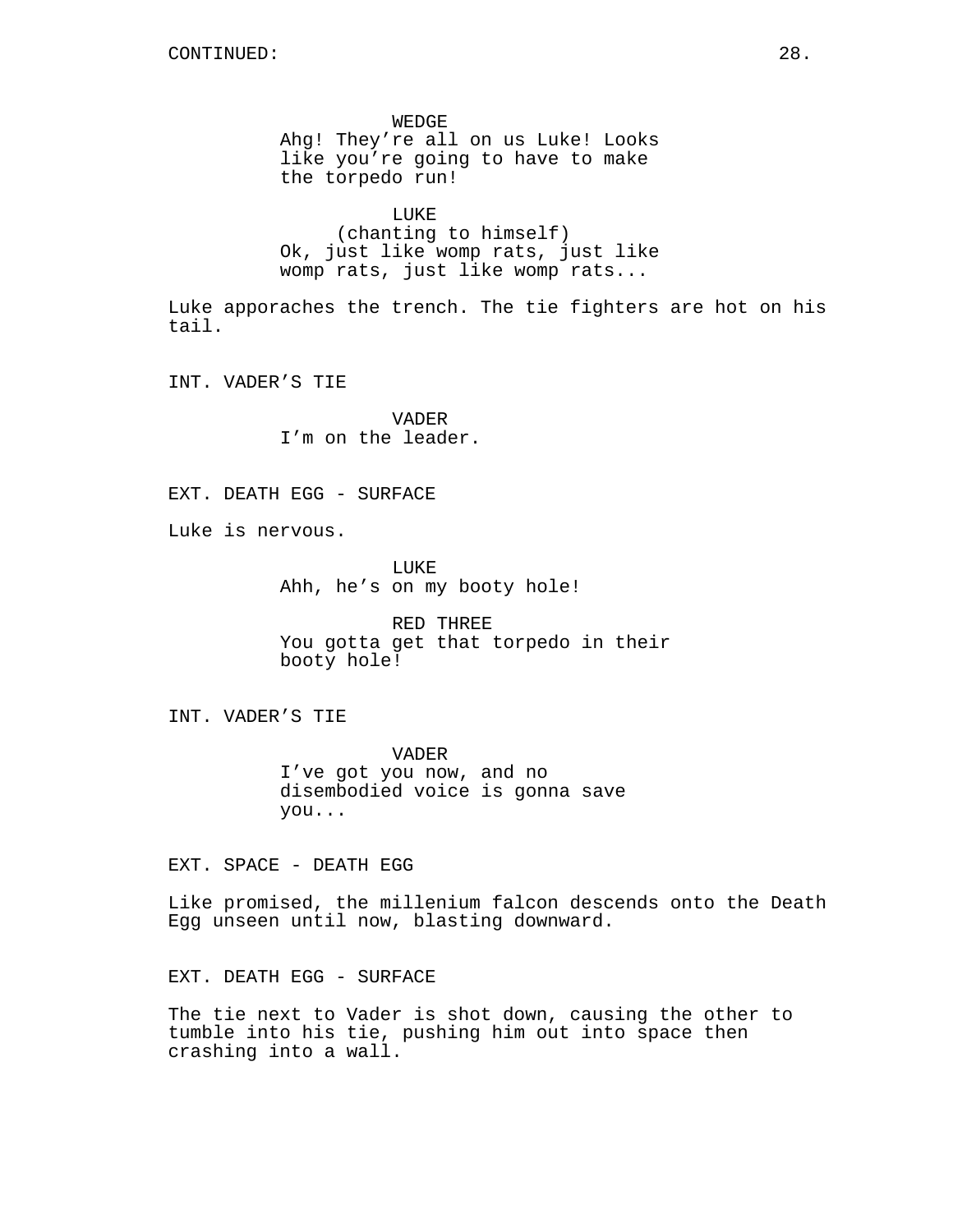INT. VADER'S TIE

VADER (spinning) What the fuuuuuuuuuuuuuuuuuuuccck?

EXT. DEATH EGG - SURFACE

HAN (over com) You're all clear kid, now let's blow this asshole wide open.

LUKE

Heh, gross.

Luke approaches the target, growing more and more uncertain.

LUKE Uhhh, I don't know guys, that's a pretty small womprat!

A voice

OBI-WAN  $(0.5.)$ Use the force, Luke. Let go.

LUKE

Ben?

OBI-WAN  $(0.5.)$ Trust me. I'm a disembodied voice now.

LUKE You're right, I've always trusted ghosts!

Luke switches off his targeting computer and starts grunting in concentration.

He fires the torpedo, it goes in.

EXT. SPACE

The Death Egg looms over the Yavin moon.

It blows up violently and with force, the x-wings and the falcon all fly away safely.